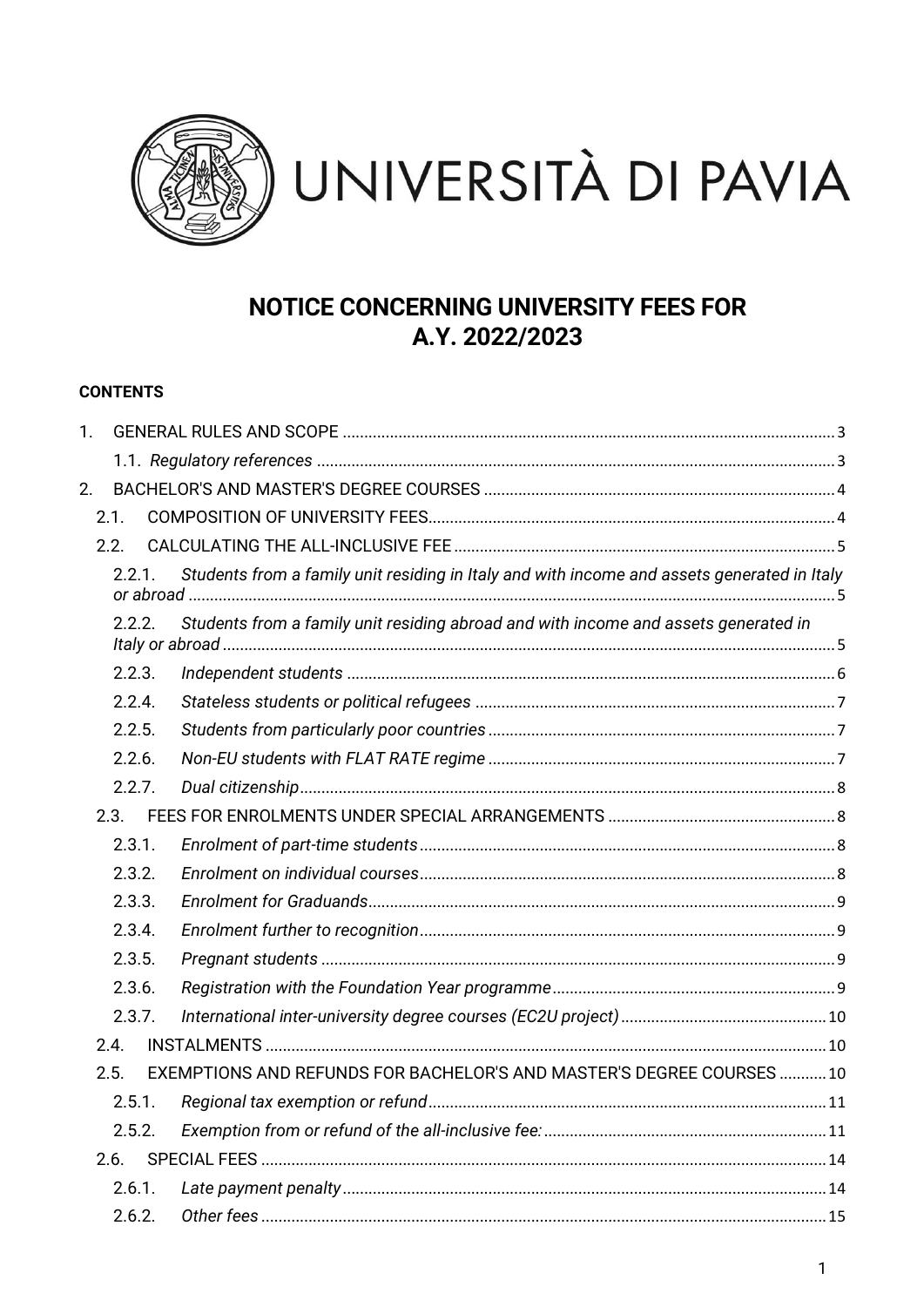| 3.1.                                                                                      |  |
|-------------------------------------------------------------------------------------------|--|
| 3.2.                                                                                      |  |
| 3.3.                                                                                      |  |
| 3.3.1.                                                                                    |  |
| 3.3.2. Postgraduate schools in the healthcare area - non-Medicine and Surgery graduates16 |  |
|                                                                                           |  |
|                                                                                           |  |
|                                                                                           |  |
|                                                                                           |  |
|                                                                                           |  |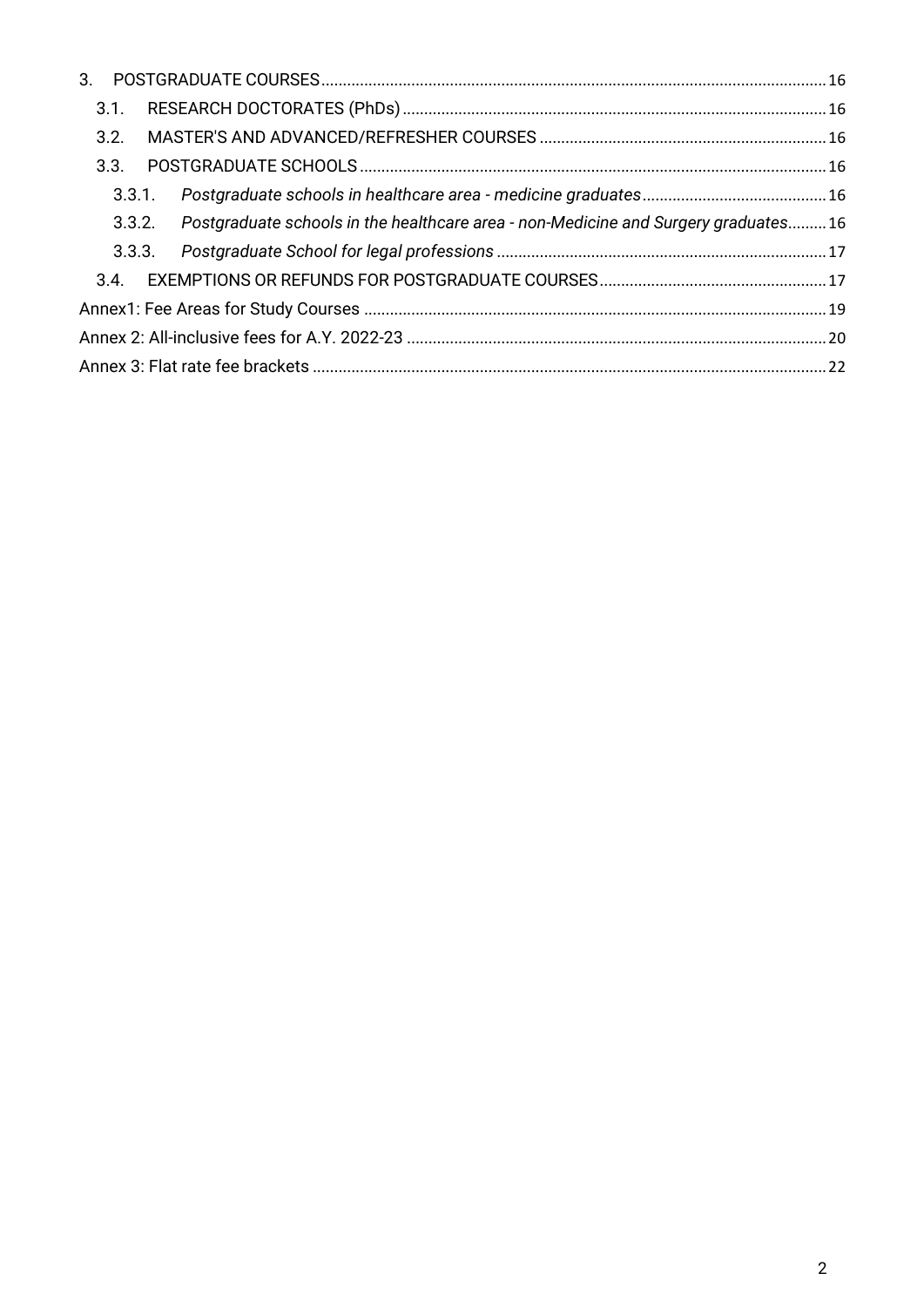#### <span id="page-2-0"></span>1 GENERAL RULES AND SCOPE

This document contains the rules concerning tuition fees for all students enrolled on Levels I, II and III study courses of the University of Pavia for the academic year 2022-23, in compliance with the criteria of fairness and solidarity set forth in the Fee Rules and the Statutes of the University of Pavia, and with existing law provisions.

In order to be in good standing with enrolment requirements and use the services provided by the University, it is necessary to pay the single instalments of the university or tuition fees as reported in the Fees Notice for the academic year of reference, and not to have unpaid debts of any kind with the Institution for the Right to University Study (EDiSU Pavia) and with the University.

Those who have unpaid debts of any kind (including late payment penalties) may not carry out any university-related operation (e.g. enrolment in subsequent academic years, taking course exams or final exam, etc.). If the student withdraws from or suspends his/her university studies, it is not necessary to be up-to-date with the payment of tuition/university fees, but there must be no unpaid debts with EDiSU. If certification is required, it can only be obtained for the academic years for which the university fees are paid in full. Students intending to resume studies following a period of suspension are required to enrol in accordance with the established terms, applying for recognition of each gap year and paying a fixed fee for each year of suspension. They will also be required to pay in full the fees and taxes established for the current academic year or for the year about to commence at the time of resuming one's studies.

University fee instalments and other sundry fees must be paid through the PagoPA system, accessing the Payments section of your Reserved Area (Secretariat > Payments) and selecting the item to be paid. For further information on how to make the payment, please refer to the [relative web page.](https://web-en.unipv.it/info-for/fees-and-fundings/)

Students are reminded that they must comply with all provisions regarding administrative procedures for registration and enrolment at the University of Pavia and with those relating to students' career paths, as set forth in the Student Regulations and other specific regulations available on the [relative web page.](https://web.unipv.it/ateneo/statuto-regolamenti/statuto-regolamenti-didattica/)

#### 1.1. *Regulatory references*

- <span id="page-2-1"></span>• Presidential Decree no. 394 of 31 August 1999 "Regulation implementing the consolidated text of provisions concerning Immigration and rules on the condition of foreigners, pursuant to article 1(6) of legislative decree 286 of 25 July 1998"
- Prime minister's decree of 9 April 2001 "Provisions for the uniform treatment of the right to university studies, pursuant to art. 4 of Law 390 of 2 December 1991"
- Regional Law 10 of 14 July 2003, "Reorganization of regional law provisions in the area of taxation Consolidated text on regional tax rules"
- Regional Law 33 of 13 December 2004, "Rules on regional interventions for the right to university education"
- Leg. Dec. no. 68 of 29 March 2012 "Review of primary legislation on the right to study and enhancement of legally recognised university colleges, implementing the delegation of powers set forth in article 5(1) letter a), second paragraph, and letter d) of Law 240 of 30 December 2010 and according to the principles and criteria established in paragraph 3, letter f) and paragraph 6
- Prime Minister's decree 159 of 5 December 2013 "Regulations on the review of the methods for determining and fields of application of the Equivalent economic situation indicator (ISEE)."
- Law no. 232 of 11 December 2016, "State budget for the financial year 2017 and multiannual budget for the three-year period 2017-2019"
- Statutes of the University of Pavia, issued with R.D. no. 455/2012, as amended.
- Fees Regulation ("Regolamento sulla contribuzione") issued by Rector's decree no. 1147/2010 of 15 July 2010, as amended.

•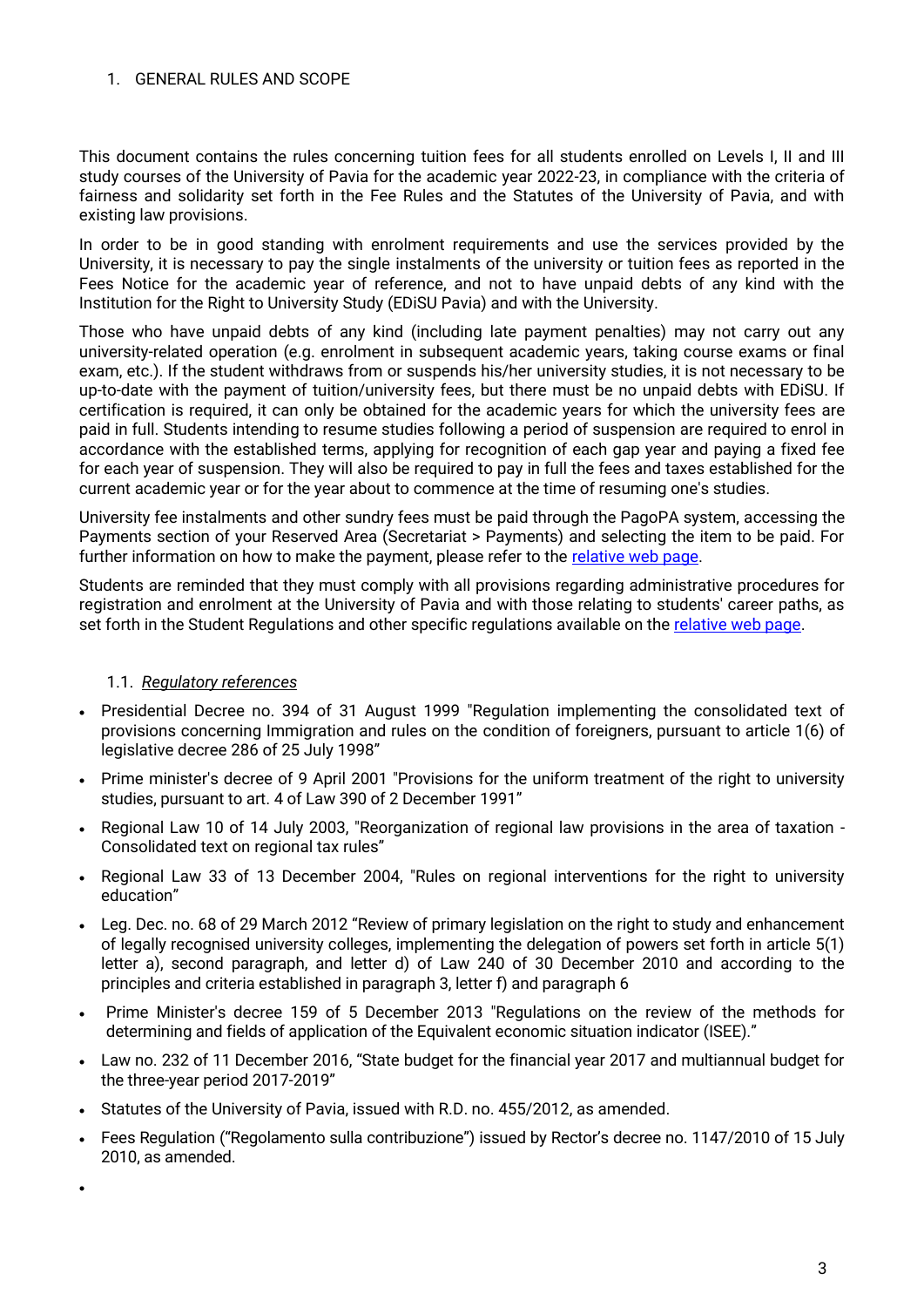#### <span id="page-3-0"></span>2. BACHELOR'S AND MASTER'S DEGREE COURSES

### <span id="page-3-2"></span><span id="page-3-1"></span>2.1. COMPOSITION OF UNIVERSITY FEES

University fees consists of a fixed part (fixed fee) and a variable part (all-inclusive fee).

The **fixed fee** consists of the following items:

| Regional student welfare tax | €140.00 |
|------------------------------|---------|
| Stamp duty                   | €16.00  |
| total                        | €156.00 |

The **all-inclusive fee** is a combination of the following elements:

- a) The study course enrolled on. Study courses are divided into four areas of fees according to the scheme shown in [Annex 1;](#page-17-0)
- b) The number of years enrolled in respect of the normal course duration is calculated from the year of matriculation at the University in relation to the active study career path.
- c) The financial situation of the student's family unit, assessed on the basis of the Equivalent Economic Situation Indicator – "ISEE" - for the right to study, or equivalent ISEE.

[Annex 2](#page-18-1) gives the amounts of the all-inclusive fee, obtained by cross-referencing the above-described elements.

**The ISEE for the right to study** (or **University ISEE**) is issued by CAFs (Tax advice centres) or directly by INPS (National Social Security Institute) from 1 January to 31 December 2022 to students with a family unit residing in Italy and with income and assets generated/held in Italy or abroad, presenting the Single Substitute Declaration (DSU). All the information needed to obtain it can be found on the [INPS website.](https://www.inps.it/gss/default.aspx?imenu=120)

**The equivalent ISEE** is calculated by the University for students with a family unit residing abroad and with income and assets generated abroad or in Italy following submission of the necessary documentation.

**The current university ISEE** can be requested in the event of changes to self-employment/employee activity or to the total income of the family unit exceeding 25% (or assets exceeding 20%). For more information on the current ISEE please refer to the relevant web page on the [INPS website.](https://servizi2.inps.it/servizi/CircMessStd/VisualizzaDoc.aspx?tipologia=circmess&idunivoco=11867)

The **all-inclusive fee is zero** for students with an **ISEE below €23,000.00** enrolled for a number of years less than or equal to the duration of the study course, plus one year. With an ISEE above €75,000.00, the maximum fee bracket is reached. For students enrolled for a number of academic years exceeding the normal duration of the study course, plus one year, the all-inclusive fee will be increased for the ISEE income brackets <  $\epsilon$ 26,000 and ISEE >  $\epsilon$ 76,000 as shown in the table in [Annex 2.](#page-18-1) The table below shows the top bracket all-inclusive fees due depending on the number of years of enrolment and the fee area.

|                 | <b>TOP BRACKET AMOUNT</b>                                                                                                       | <b>TOP BRACKET AMOUNT</b>                                                                                                  |  |  |  |
|-----------------|---------------------------------------------------------------------------------------------------------------------------------|----------------------------------------------------------------------------------------------------------------------------|--|--|--|
| <b>FEE AREA</b> | (for students enrolled for a number of<br>academic years <b>below or equal to</b> the<br>normal course duration, plus one year) | (for students enrolled for a number of<br>academic years <b>greater than</b> the normal<br>course duration, plus one year) |  |  |  |
|                 | € 3.187,00                                                                                                                      | € 3.460,00                                                                                                                 |  |  |  |
|                 | € 3.507,00                                                                                                                      | € 3.807,00                                                                                                                 |  |  |  |
| 3               | € 3.985,00                                                                                                                      | €4.327,00                                                                                                                  |  |  |  |
|                 | €4.463,00                                                                                                                       | €4.845,00                                                                                                                  |  |  |  |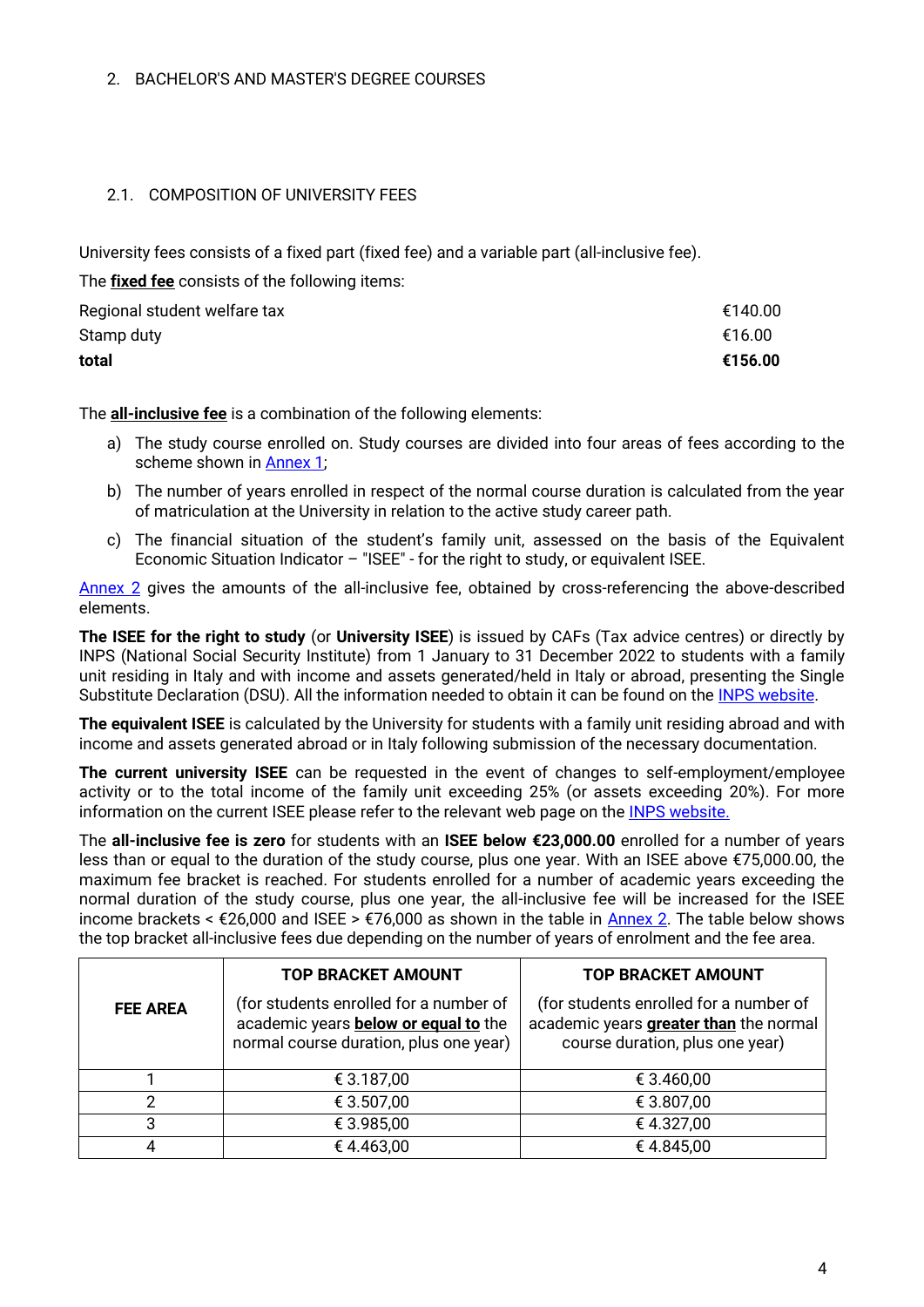The top bracket is made up of students who:

- 1) have not authorised the importing of ISEE for the right to university study and/or said ISEE is not available in the INPS database as of 25 October 2022;
- 2) have authorised the importing of an ordinary or other type of ISEE;
- 3) have authorised the importing of an ISEE not associated with the tax code of the student applying for the benefit;
- 4) have authorised the importing of an ISEE with annotations or discrepancies. If the discrepancies do not depend on the student but on the Italian Revenue Agency and relate to asset management companies, as per INPS circular no. 1274 of 20 March 2020, a non-compliant ISEE may be submitted. More information can be found on the [relative webpage;](https://www.inps.it/news/isee-2020-controlli-sul-patrimonio-mobiliare-posseduto)
- 5) are unable to produce the documentation needed to calculate the fee as required in the following chapter.

There are also special fees to be paid in the event of transfers, diploma issues, participation in State tests or exams, enrolment on individual courses, etc. For more information on special fees, see the Special Fees paragraph in this Notice as well as the [ad hoc table.](#page-14-0)

# <span id="page-4-0"></span>2.2. CALCULATING THE ALL-INCLUSIVE FEE

#### 2.2.1. *Students from a family unit residing in Italy and with income and assets generated in Italy or abroad*

<span id="page-4-1"></span>Students who wish to take advantage of a reduce fee commensurate with their financial situation identified using the ISEE 2022 for the right to study, will have to access their [Reserved Area](https://studentionline.unipv.it/Home.do;jsessionid=41656FC2DD9E4AF140AFC00267FAAC0A.esse3-unipv-prod-01?cod_lingua=eng) (secretariat > benefits) in the period going from 1 June to **25 October 2022** and **authorise the University to automatically acquire the data** contained in it. Authorisation shall be given only if the student is already in the possession of the ISEE. For authorisations received after 25 October and if, on the same date, the ISEE is not present in the INPS database, a **late payment penalty of €165.00** will be payable (exemptions and special conditions relating to the late payment are set out in the paragraph on [Late payment penalties\)](#page-13-1). To avoid the late payment penalty, students enrolled after 25 October must be in possession of the ISEE 2022 and provide authorisation within 15 days of completing the matriculation process (reception of welcome email).

Students who, for serious reasons, will not be able to obtain a usable ISEE 2022 for the right to study may submit the ISEE 2023 with payment of a penalty of €330.00, sending an ad hoc request to the address [ufficiotasse@unipv.it](mailto:ufficiotasse@unipv.it) by no later than 30 September 2023. Applications submitted after this deadline will not be accepted.

Students who are eligible to obtain the "current" university ISEE may submit it as a replacement for the university ISEE. Please note that the current ISEE must be valid as of 31 December 2022 (as of 30 September 2023 if submitting the ISEE 2023), and may not be requested beyond this date.

It should also be noted that students applying to EDiSU Pavia to obtain the benefits relating to the right to study (e.g. scholarships, place in university college, canteen service, etc.) must authorise the University to automatically acquire the ISEE certificate from the INPS database through their [Reserved Area](https://studentionline.unipv.it/Home.do;jsessionid=41656FC2DD9E4AF140AFC00267FAAC0A.esse3-unipv-prod-01?cod_lingua=eng) (secretariat > benefits) by 25 October 2022.

#### 2.2.2. *Students from a family unit residing abroad and with income and assets generated in Italy or abroad*

<span id="page-4-2"></span>Students whose family unit resides abroad seeking a reduction in the fee commensurate with their financial situation shall submit by 25 October 2022 to the address [ufficiotasse@unipv.it](mailto:ufficiotasse@unipv.it) the documentation needed to ascertain their income situation, attesting to:

•the composition of the family unit, including the student and all family members and cohabiting persons, specifying any family members with serious disabilities;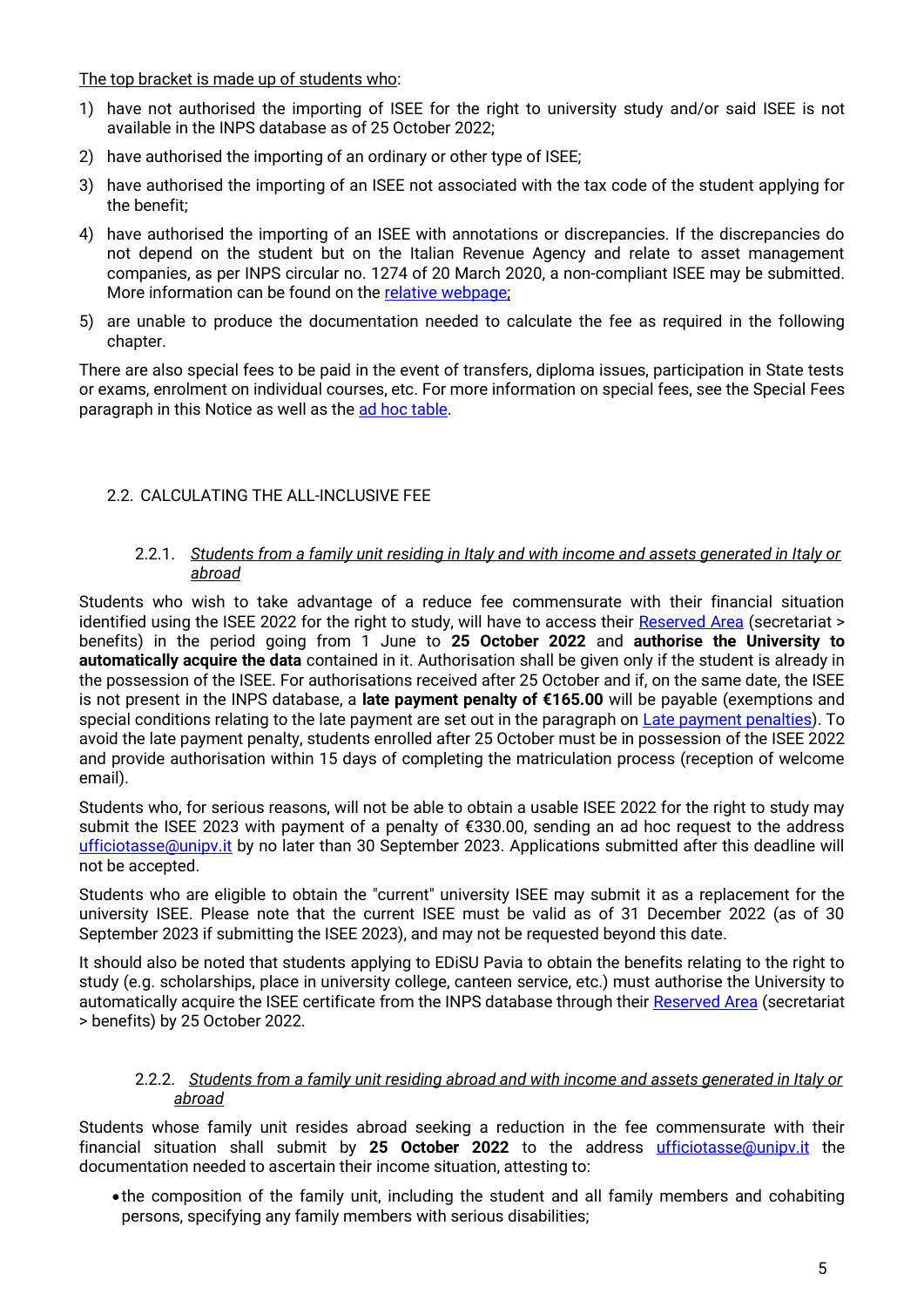- gross income generated abroad or unemployment status for the calendar year 2021;
- any real estate properties owned abroad by family members as of 31 December 2021, specifying the relative surface area in square meters, or the absence of properties;
- the amount of movable assets of the student's family unit as of 31 December 2021.

This certification must be issued by the competent authorities of the country in which the income is generated and the real estate properties and movable assets are owned, and legalised<sup>1</sup> by the Italian diplomatic representations competent for the territory in question, with Italian translation certified by the same authorities.

For countries that are parties to the Hague convention of 5 October 1961, legalisation may be by means of an apostille.

For countries where there are particular difficulties in issuing certification legalised by the local Italian Embassy, certification issued by the diplomatic or consular representation in Italy of the country in which the incomes are generated and assets are held may be presented, drafted in Italian and legalised<sup>2</sup> by the Prefectures pursuant to art. 33 of Presidential Decree 445 of 28 December 2000.

No form of self-declaration, equivalent or sworn declaration or affidavit relating to foreign income and/or assets will be accepted and evaluated.

If the student resides in Italy and does not meet the requirements to be considered an independent student (see paragraph below), he/she must also send the ordinary ISEE in addition to the above documents.

Following verification, students will be contacted by email for the delivery of the original documents. The criteria for calculating the equivalent ISEE will be published on the [University's webpage.](https://web-en.unipv.it/)

Students matriculating after 25 October must send the documentation within 15 days of completing the registration (reception of welcome email) so as not to incur the late payment penalty.

Only students with a family unit residing abroad applying to EDiSU Pavia to obtain the benefits related to the right to study will be required to submit only the application in accordance with the methods and terms defined by EDiSU, as indicated on [the relative web page.](https://www.edisu.pv.it/index.php?page=richiesta-benefici) In this case, the data for calculating the allinclusive fee will be transmitted to the University directly by EDiSU without the need for further student action. More detailed information can be found on the [web page Fees and benefits.](https://web-en.unipv.it/info-for/fees-and-fundings/)

#### **Students with a mixed income will have to follow all the instructions given in the previous points, depending on the origin of the income.**

#### 2.2.3. *Independent students*

<span id="page-5-0"></span>A student can be considered as independent in accordance with art. 5(3) of the Prime Minister's Decree of [9 April 2001,](https://www.gazzettaufficiale.it/eli/id/2001/07/26/001A7955/sg) as amended by [art. 3\(1\) of M.D. 1320 of 17 December 2021,](https://www.mur.gov.it/it/atti-e-normativa/decreto-ministeriale-n-1320-del-17-12-2021) and use his/her ISEE for the right to study as single member of the family unit only if both of the following requirements are met:

- a) Residence, resulting from official public records, outside the housing unit of the family unit of origin, established for at least two years in respect of the date of presentation of the DSU and at a property not owned by a member of the family unit of origin;
- b) Own income from subordinate or similar employment not under a family member, declared in the tax return for at least two years, of not less than €9,000.

Details on the submission of documents, deadlines and rules for the application of penalties are given in the paragraph "*Students from a family unit residing in Italy and with income and assets generated in Italy or abroad*". If the student does not meet the above requirements, the ISEE of the student plus that of the family unit of origin will be considered.

<sup>1</sup> <sup>1</sup> The legalisation of signatures is not necessary for all acts and documents issued by the administrative authorities of the following States: Belgium, Denmark, France, Ireland, Latvia (Brussels Convention of 25 May 1987), Germany (Rome Convention of 7 June 1969), Hungary (Budapest Convention of 26 May 1977).

 $^2$  The legalisation of signatures is not necessary for acts and documents issued by a foreign diplomatic or consular representation resident in Italy of the following States that are parties to the London Convention of 7 June 1968 or the Brussels Convention of 25 May 1987: Austria, Belgium, Cyprus, Denmark, Estonia, France, Germany, Great Britain, Greece, Ireland, Latvia, Liechtenstein, Luxembourg, Moldova, Norway, Netherlands, Poland, Portugal, Czech Republic, Romania, Spain, Sweden, Switzerland, Turkey.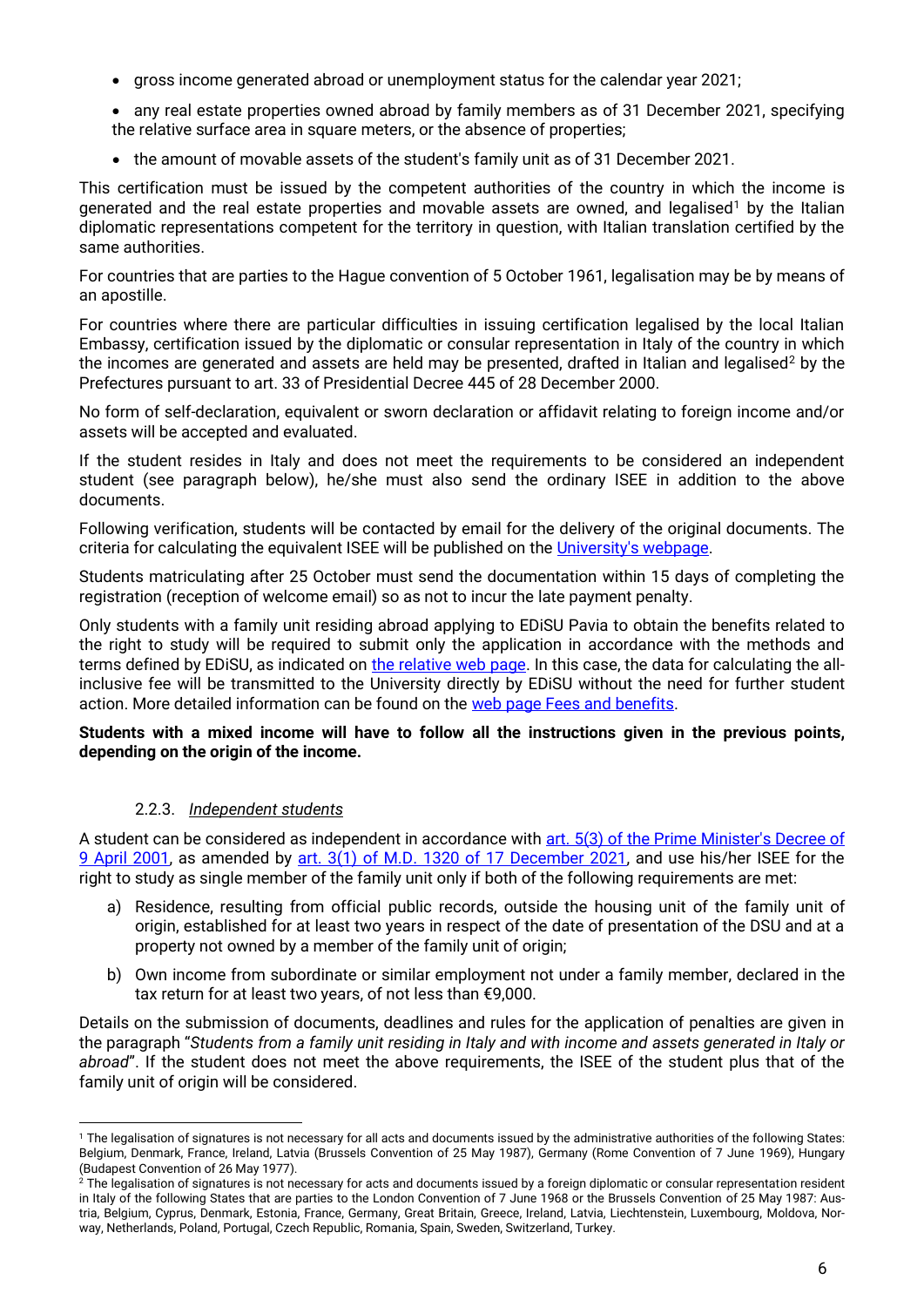#### 2.2.4. *Stateless students or political refugees*

<span id="page-6-0"></span>[Art. 13 of the Prime Minister's Decree of 9 April 2001](https://www.gazzettaufficiale.it/eli/id/2001/07/26/001A7955/sg) states that stateless students or political refugees in possession of documentation attesting to that status should be treated in the same way as Italian citizens and, for the purpose of assessing their financial situation, are exempted from submitting declarations issued by Embassies or Consulates, since only incomes and assets held in Italy are considered. These students must therefore:

- a) follow the instructions for "*independent students*" if they qualify to be considered as such, or
- b) follow the instructions and methods relating to "*Students from a family unit residing in Italy and with income and assets generated in Italy or abroad*". If they cannot obtain the ISEE for the right to study, they can present the ordinary ISEE, sending by no later than **25 October 2022** the DSU reference number to ufficiotasse@unipv.it, which will acquire it directly through INPS.

### 2.2.5. *Students from particularly poor countries*

<span id="page-6-1"></span>Assessment of the financial situation of students from particularly poor countries, the list of which is defined annually in a [ministerial decree,](https://www.mur.gov.it/sites/default/files/2022-05/Decreto%20Ministeriale%20n.%20344%20dell%E2%80%998-4-2022.pdf) is carried out on the basis of documentation required by art. 13 [\(5\) of the Prime Minister's Decree](https://www.gazzettaufficiale.it/eli/id/2001/07/26/001A7955/sg) of 9 April 2001. Assessment of the financial situation can therefore be carried out on the basis of certification issued by the Italian Representation in the country of origin certifying that the student does not belong to a family known to be of high income and high social standing. This certification may be issued, in the case of students enrolled at a university in the country of origin connected with an agreement to the University of Pavia, by the aforementioned University of origin or, for students enrolling on the first year of Levels I and II-degree courses, by Italian bodies authorised to provide economic coverage guarantees pursuant to existing provisions on the matriculation of foreign students in Italian universities.

The student is however obliged to declare any income and assets held in Italy by his/her family unit in the manner described in the paragraph "*Students from a family unit residing abroad and with income and assets generated abroad or in Italy*".

# 2.2.6. *Non-EU students with FLAT RATE regime*

<span id="page-6-3"></span><span id="page-6-2"></span>International students with **non-EU citizenship** and a valid **entry visa or residence permit for study purposes** that have **not** presented income generated abroad to request relief, services or benefits from the University and/or EDiSU are placed in one of the fixed fee brackets (*Flat Rate*) as shown in [Annex 3](#page-20-0) (updated annually based on the World Bank ranking) depending on the country of citizenship and the course enrolled on.

The *Flat Rate* is identified at the time of matriculation, and remains unchanged for a number of years equal to the normal duration of the study course plus one year. For students admitted to academic years after the first year, the *Flat rate* remains unchanged for a number of years corresponding to those remaining of the normal course duration plus one year. If in this period, following the World Bank's reclassification, the country the student comes from is moved to a lower fee bracket, said student may ask the University's Board of Directors to update the *Flat Rate*.

Students may decide to leave the *Flat rate* system before the end of the normal period of application by requesting a re-calculation of the fee based on the financial situation of their family unit of origin, as per the paragraph "*Students from a family unit residing abroad and with income and assets generated abroad or in Italy*"; in such cases they will no longer be able to apply for the *Flat rate* in following years. Having exceeded a number of years corresponding to the normal course duration plus one year, the enrolled student may ask for the fee to be calculated on the basis of income generated abroad, otherwise he/she will be automatically placed in the fee bracket established for the *Flat rate* regime applicable to his/her country for that year.

International students may also immediately request the calculation of their fee based on the financial situation of the family unit to which they belong in accordance with the provisions indicated in the paragraph "*Students from a family unit residing abroad and with income and assets generated abroad or in Italy*".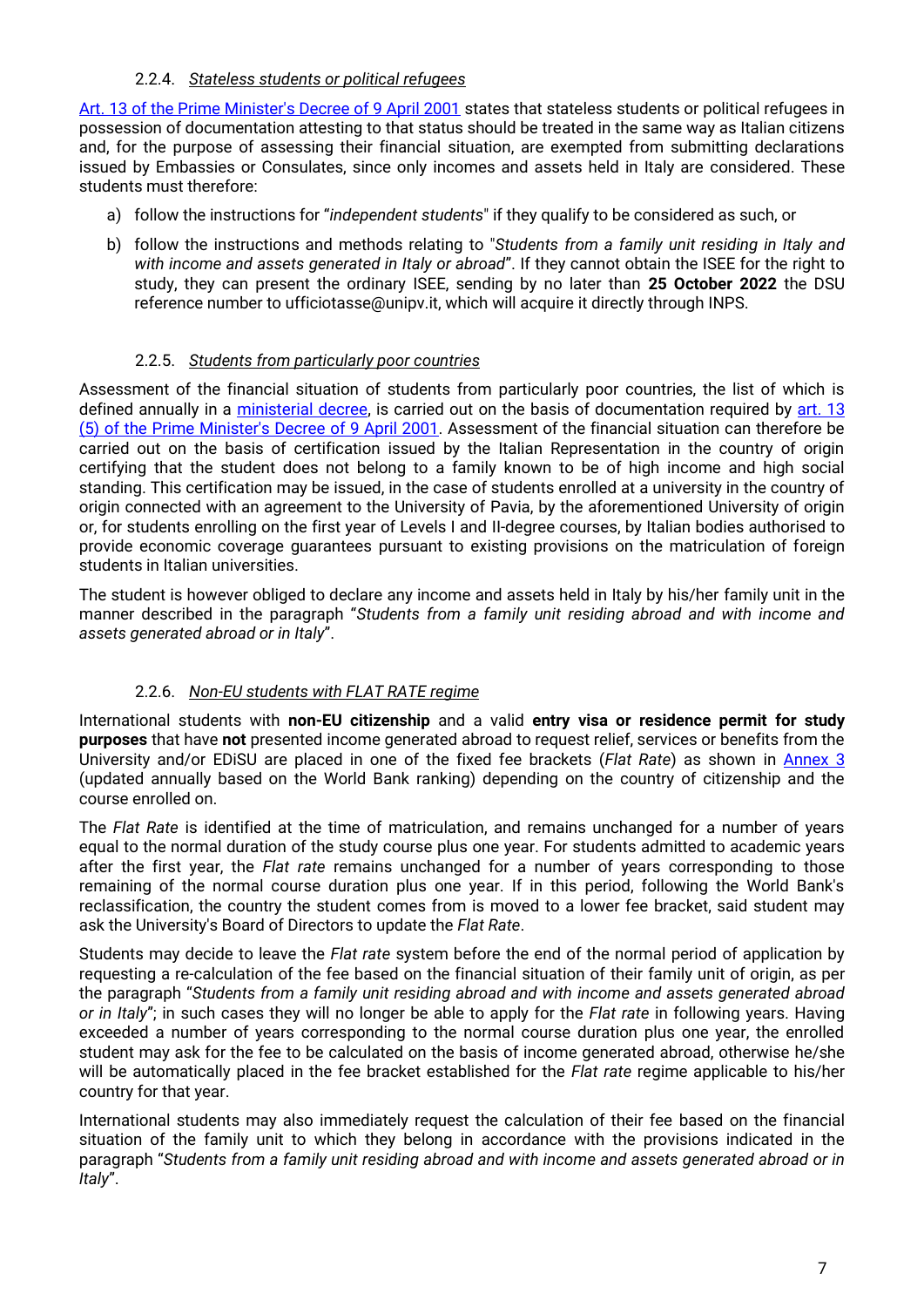### 2.2.7. *Dual citizenship*

<span id="page-7-0"></span>In the case of dual citizenship, being a citizen of an EU country takes priority, and the rules for calculating the fee shall follow the rules applicable to EU students. It will not therefore be possible to request the application of the *Flat Rate*. In the case of dual citizenship of two non-EU countries, the *Flat Rate* regime will be applied according to the citizenship for which the entry visa is issued.

If, as a result of investigations, the financial situation is found to be different from that for which the reduction of the all-inclusive fee or the benefits relating to the right to study were granted by the University or EDiSU Pavia, the penalties set forth in art. 7 of the Fees Regulation will be applied.

### <span id="page-7-1"></span>2.3. FEES FOR ENROLMENTS UNDER SPECIAL ARRANGEMENTS

#### 2.3.1. *Enrolment of part-time students*

<span id="page-7-2"></span>Students who, for reasons of work, looking after family members, health problems or disabilities, are unable to fulfil the study commitments established for full-time students, in terms of timing and study methods, may apply for part-time enrolment. The provisions governing this form of enrolment are contained in the specific Regulation.

Part-time students will pay an annual instalment of the all-inclusive fee, equal to the ratio of the normal duration of the study course to the duration of the study contract, plus the whole fixed fee of €156.00 (regional student welfare tax and stamp duty).

The reduced fees for part-time students are valid only for the agreed period. If the student exceeds the normal duration of the course ("ripetente finale"), he/she will have to pay the same fees as those in place for full-time students.

Part-time students shall not receive the following benefits:

- reimbursement of the all-inclusive fee for students graduating within the normal duration of the study course;
- participation in calls for the assignment of part-time student collaborations and tutoring collaborations;
- any forms of exemption, including partial forms, relating to the attendance of some study courses;
- exemptions granted to permanent employees of the University of Pavia and/or to the children of employees.

#### 2.3.2. *Enrolment on individual courses*

<span id="page-7-3"></span>Enrolment on individual courses allows the student to attend, for one academic year, individual courses given at the University of Pavia and to take the relevant exams. The rules for enrolling on individual courses are set out in art. 14 of the Student Regulations and on the [relative web page.](https://web.unipv.it/formazione/iscriversi-a-corsi-singoli/)

Students intending to enrol on individual courses planned for the first semester must complete the matriculation and pay the relative fee by **3 October 2022**, while for second semester courses the deadline is **1 March 2023**. Beyond these dates, the authorisation of the course lecturer will be required to enrol, and a late payment penalty will also be charged.

The fee for enrolment on individual courses is determined by the sum of the enrolment fee per academic year of €100.00 and €45.00 for each university educational credit (ECTS).

The amount paid to attend the single course may be refunded only if the relevant exam is not taken. The enrolment fee of €100.00 is not refundable under any circumstances.

University employees in possession of an upper secondary school diploma or a degree can enrol for free on individual courses up to a maximum of 15 ECTS per academic year, providing they are relevant to the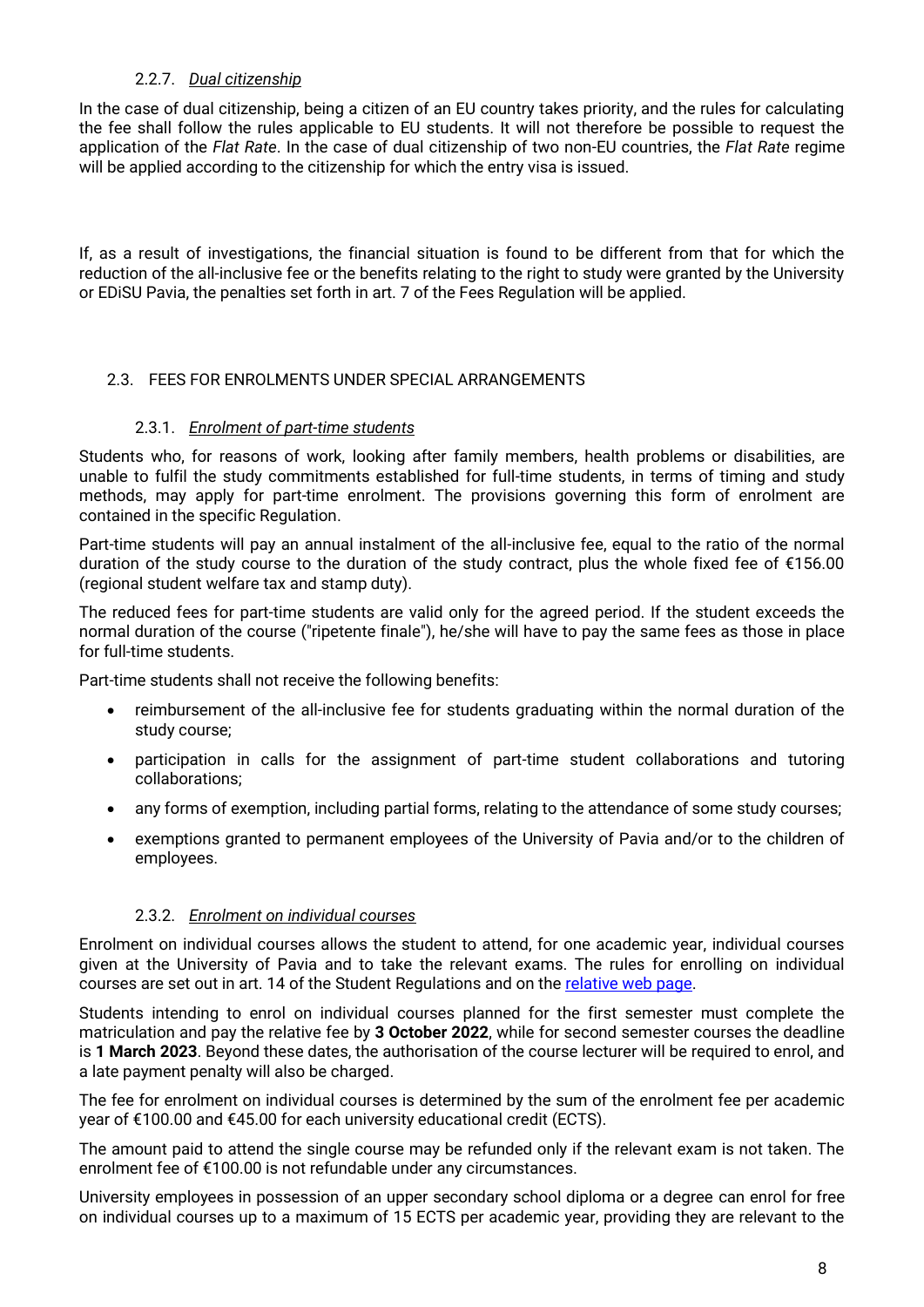work performed in the University, pursuant to art. 15 of the Regulations for the training of technicaladministrative staff, officials and linguistic collaborators and experts of the University of Pavia.

It is also possible for visiting students and "free movers" to purchase individual course packages (sixmonth enrolment – 30 ECTS – at a cost of  $\epsilon$ 1,550 or one-year enrolment - 60 ECTS – at a cost of  $\epsilon$ 2,900 including enrolment fee for individual courses and stamp duty), which includes use of the services already available to students enrolled on individual courses and access to the "Unipass" at a cost of €20.00 and the possibility of purchasing from Edisu the canteen services card at a price of €6.50 per meal, and the possibility of staying at an Edisu college, subject to availability, with costs to be agreed separately. For more information see the [relative web page.](https://web-en.unipv.it/info-for/visiting-students/)

# 2.3.3. *Enrolment for Graduands*

<span id="page-8-0"></span>Students intending to be awarded a degree by April 2023 are not required to renew their enrolment for A.Y. 2022/23 and pay the relevant fees. If the degree is not obtained by 30 April 2023, the student must enrol to the new academic year and pay any unpaid instalments and relative penalties, including that relating to ISEE possession and authorisation, if due. Graduands who lack no more than 24 ECTS as of 31 December 2022 may be exempted from the penalty on the first instalment and on late authorisation for the automatic acquisition of ISEE 2022. To obtain this exemption the Student Career Management ("Gestione Carriere") unit must be contacted on the [direct line.](https://a1700.gastonecrm.it/filo-diretto/#/login) The student will have 15 days to settle payment of any other overdue instalments without incurring the relative penalties. If the student is not in possession of the ISEE 2022 for the right to study, he/she may submit the ISEE 2023 and pay a penalty of €330,00, filing an ad hoc request to *ufficiotasse@unipv.it.* 

# 2.3.4. *Enrolment further to recognition*

<span id="page-8-1"></span>The student who suspends studies and then intends to resume them must [send a direct](https://a1700.gastonecrm.it/filo-diretto/#/login) application to the Student Career Management unit after 15 December 2022 to obtain a calculation of the recognition fee payable based on the gap years. Once the recognition fee has been paid, the student must complete his/her enrolment to the reference academic year by writing to ufficiotasse@unipv.it to obtain information on the first instalment (fixed fee), to be paid within 15 days. The remaining instalments must be settled within 30 days of the due date of the first instalment. Within the same period, students intending to benefit from a fee reduction based on their financial situation must send to *ufficiotasse@unipv.it* an ISEE for the right to study, which may relate to the year of enrolment or to the following year.

# 2.3.5. *Pregnant students*

<span id="page-8-2"></span>If a female student requests the interruption of studies due to a pregnancy before enrolling on the academic year, she will not be required to pay the recognition fee for the gap years upon resuming her studies (by no later than when the child reaches the age of three).

If a female student interrupts her studies due to a pregnancy after having paid the first enrolment instalment for the academic year, she will be exempted from paying subsequent instalments.

To take advantage of this opportunity, the student must submit a formal request to interrupt studies (with a revenue stamp attached) to the Student Career Management unit on the [direct line,](https://a1700.gastonecrm.it/filo-diretto/#/login) attaching medical certification regarding the pregnancy.

If the student resumes studies before the end of the academic year for which the interruption was requested, she will be required to pay any arrears (without the related penalties) according to the due dates that will be communicated by the relevant offices.

#### 2.3.6. *Registration with the Foundation Year programme*

<span id="page-8-3"></span>The Foundation Year programme is a preparatory course, in Italian, for:

- students who do not meet the minimum 12 years of schooling required for enrolment on an Italian university degree course;
- students wishing to access degree courses at the University of Pavia;
- students interested in learning Italian or improving their language skills.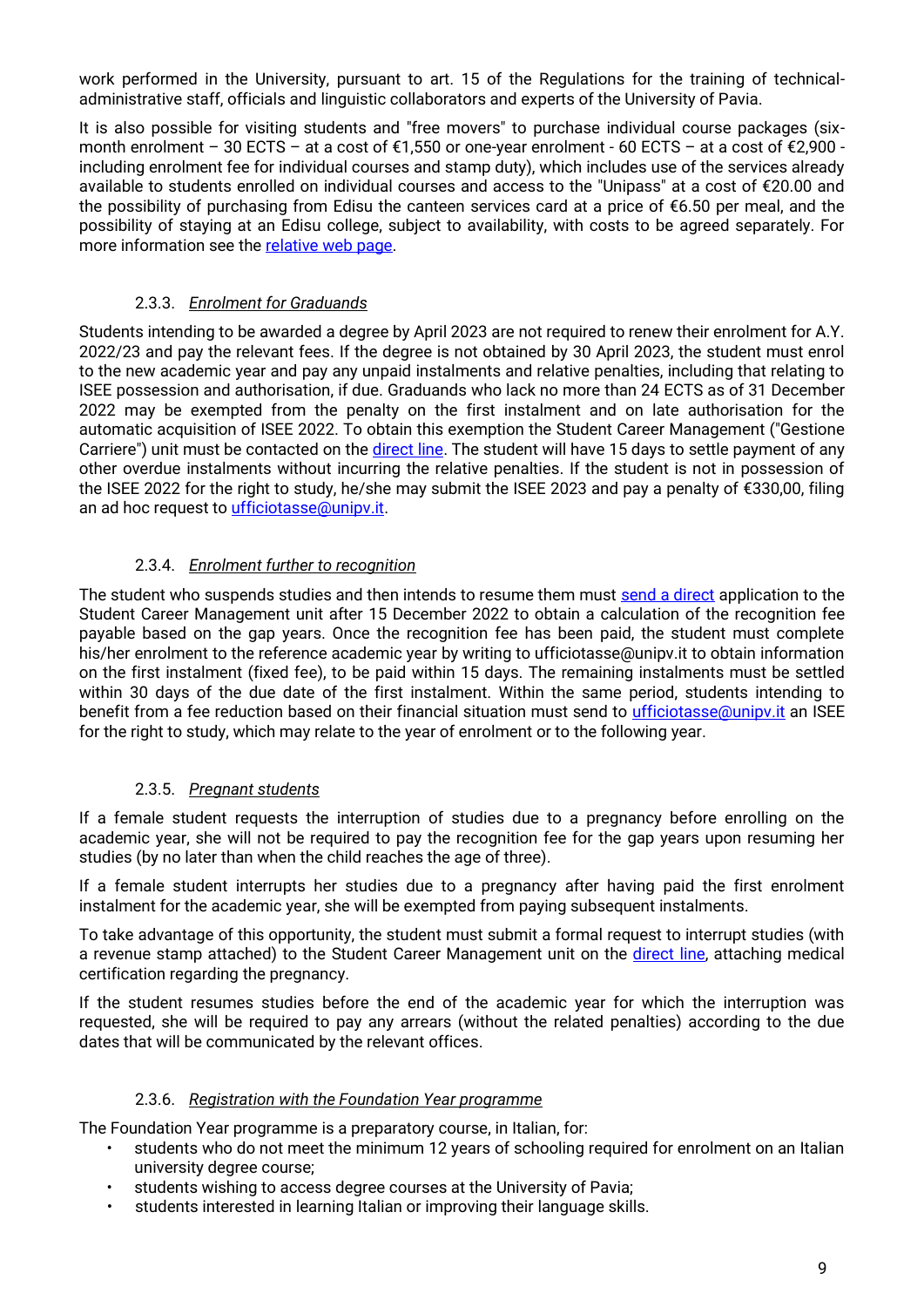Access to the programme entails a fee of €5,000 per year, including stamp duty (€4,000 including stamp duty for those already meeting requirements for exemption from the Italian language exam and attending only the 300 hours of Area Studies). The programme is free of charge for students holding a residence permit for international protection status, to the extent established by the selection Committee. For more information see the [relative web page.](https://web-en.unipv.it/info-for/foundation-year/)

### 2.3.7. *International inter-university degree courses (EC2U project)*

<span id="page-9-0"></span>The rules and amounts for fees, including any special fees, referring to degree courses within the European project *European Campus of City-Universities* (EC2U), an EU pilot project within the action EPLUS2020-AG of the EPP-EUR-Topic UNIV-2020, an ERASMUS+ programme, are set forth in agreements between partner Universities.

#### <span id="page-9-1"></span>2.4. INSTALMENTS

The fee payable by the student is divided into four instalments.

- First instalment:
	- − Students **seeking matriculation** to a study course must pay the first instalment (fixed fee) of **€156.00**. Students matriculating after the second instalment due date will have 15 days from the completion of the matriculation (receipt of welcome email) to pay the instalment(s) already expired. A penalty for the first instalment will in any case be due. Students intending to benefit from a fee reduction commensurate with their financial situation must be in possession of an ISEE valid for the right to study and authorise the University to automatically acquire ISEE certification from the INPS database within 15 days of completing the matriculation (receipt of welcome email). It is noted that students matriculating for master's courses are required to pay the instalments in accordance with the deadlines set forth herein.
	- − Students applying for **enrolment to years following the first** (or to retake the first year) must pay the first instalment, comprising the fixed fee of **€156.00 plus 20% of the allinclusive fee calculated in the previous academic year**, by no later than **23 September 2022.** If the student submits an ISEE 2022 that shows a fall in income such that in the A.Y. 2022-23 he/she falls in the bracket allowing exemption from the all-inclusive fee, he/she may write to [ufficiotasse@unipv.it](mailto:ufficiotasse@unipv.it) and ask for the recalculation of the first instalment for the cancellation of the all-inclusive fee.
- Second and third instalments: These will be, respectively, **40%** and **30%** of the all-inclusive fee payable by the student, net of the amount paid in the first instalment, based on the ISEE presented, or the top bracket amount. All students, including freshmen and first-year students, must pay the **second instalment** by **15 December 2022** and the **third instalment** by **10 February 2023**.
- Fourth instalment: This shall be the difference between the total amount due for the entire academic year and what has already been paid in previous instalments. All students must pay the fourth instalment by **14 April 2023**.

Any requests for recalculating the all-inclusive fee due for the A.Y. 2022/23 will not be accepted if presented beyond the deadline of **30 September 2023**. The request must be made in writing to the address [ufficiotasse@unipv.it.](mailto:ufficiotasse@unipv.it).

#### <span id="page-9-2"></span>2.5. EXEMPTIONS AND REFUNDS FOR BACHELOR'S AND MASTER'S DEGREE COURSES

Students can apply for the reimbursement of fees and taxes, net of stamp duty, which will be kept by the University, in the following cases: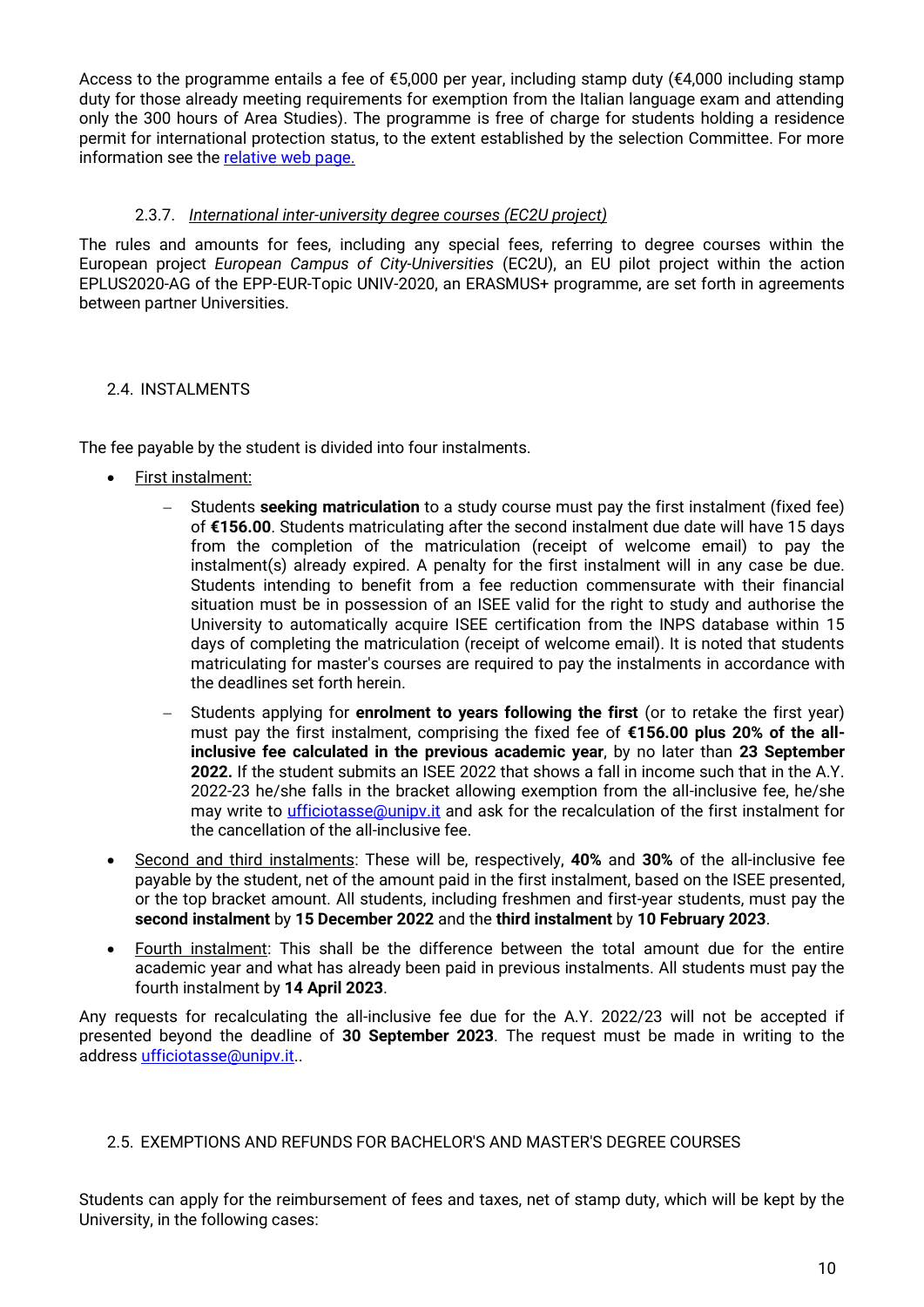- 1. payments made incorrectly for any reason, providing the request is submitted within 30 days of the payment;
- 2. if the student has been enrolled for a specific academic year to a degree course and then proceeds with matriculation, for the same academic year, to a master's degree course at the University of Pavia. In such cases the amount paid for enrolment to the level I degree course can be refunded;
- 3. obtaining the qualification in an academic year prior to that of the most recent enrolment. The refund will not be granted if, during the last academic year of enrolment, the student has obtained benefits or services provided by EDiSU or by the University (EDiSU scholarship, part-time collaborations, sibling bonuses, etc.).

If the student withdraws from studies or moves to another university, the reimbursement of the allinclusive fee will be granted if the request is made **by no later than 16 December 2022**.

Students enrolled in the degree courses Medicine and Surgery and Dentistry and Dental Prosthetics may request the reimbursement up to the conclusion of ranking operations carried out by the Ministry.

Any refunds due will be paid by bank transfer within 60 days of approval of the request to the beneficiary's current account, of which the student is the holder or joint holder, as indicated in the [Reserved Area](https://studentionline.unipv.it/esse3/Home.do) by entering the relative IBAN code.

For more information on how to request a refund, see the [relative web page.](https://web-en.unipv.it/info-for/fees-and-fundings/)

The refunds identified in paragraphs 2.5.1 and 2.5.2 as being payable ex officio and accrued by 30 April 2023 will be automatically paid by the university administration by the end of September 2023, only after the beneficiary has entered the IBAN code for the bank transfer in his/her Reserved Area (Personal Details> Edit refund details).

Amounts below €10.00 will not in any case be refunded.

#### 2.5.1. *Regional tax exemption or refund*

- <span id="page-10-0"></span>1. students with disabilities equal to or greater than 66% and/or with disabilities ascertained pursuant to art. 3 of Law 104/1992, upon presentation of documentation certifying the disability (more information on the [relative web page](https://saisd.unipv.it/index.php/en/) or contact [disabili@unipv.it\)](mailto:disabili@unipv.it);
- 2. children of beneficiaries of invalidity pensions pursuant to articles 12 and 30 of Law 110 of 30 March 1971 and/or children of disabled civilians and victims of acts of terrorism pursuant to art. 9 of Law 302 of 20 October 1990 (upon presentation of the appropriate [application](https://web.unipv.it/wp-content/uploads/2019/07/5289Modstud_Istanzaa-LN.pdf) to [ufficiotasse@unipv.it\)](mailto:ufficiotasse@unipv.it);
- 3. foreign students receiving scholarships from the Italian Government as part of development cooperation programmes and intergovernmental cultural and scientific agreements (automatic exemption);
- 4. eligible non-beneficiary students meeting the requirements for the awarding of regional scholarships by EDiSU (automatic refund);
- 5. students failing to matriculate on a master's degree course if the Level I qualification is not obtained by the 31 March 2023 deadline as established by art. 8 of the Student Regulations, will obtain an automatic refund of the fee, net of the amount paid by way of stamp duty (automatic refund);
- 6. enrolled students who for the same academic year have paid the regional tax at another university in Lombardy (upon request to be forwarded by email to *ufficiotasse*@unipv.it);
- 7. students awaiting completion of enrolment who have paid the first instalment but whose enrolment has not been completed due to lack of access requirements (automatic refund);
- 8. foreign students who, after matriculating, do not obtain a visa for study purposes.

#### 2.5.2. *Exemption from or refund of the all-inclusive fee:*

<span id="page-10-1"></span>1. students with disabilities equal to or greater than 66% and/or with disabilities ascertained pursuant to art. 3 of Law 104/1992 upon presentation of the documentation certifying the disability (more information on the [relative web page](https://saisd.unipv.it/index.php/en/) or contact [disabili@unipv.it\)](mailto:disabili@unipv.it);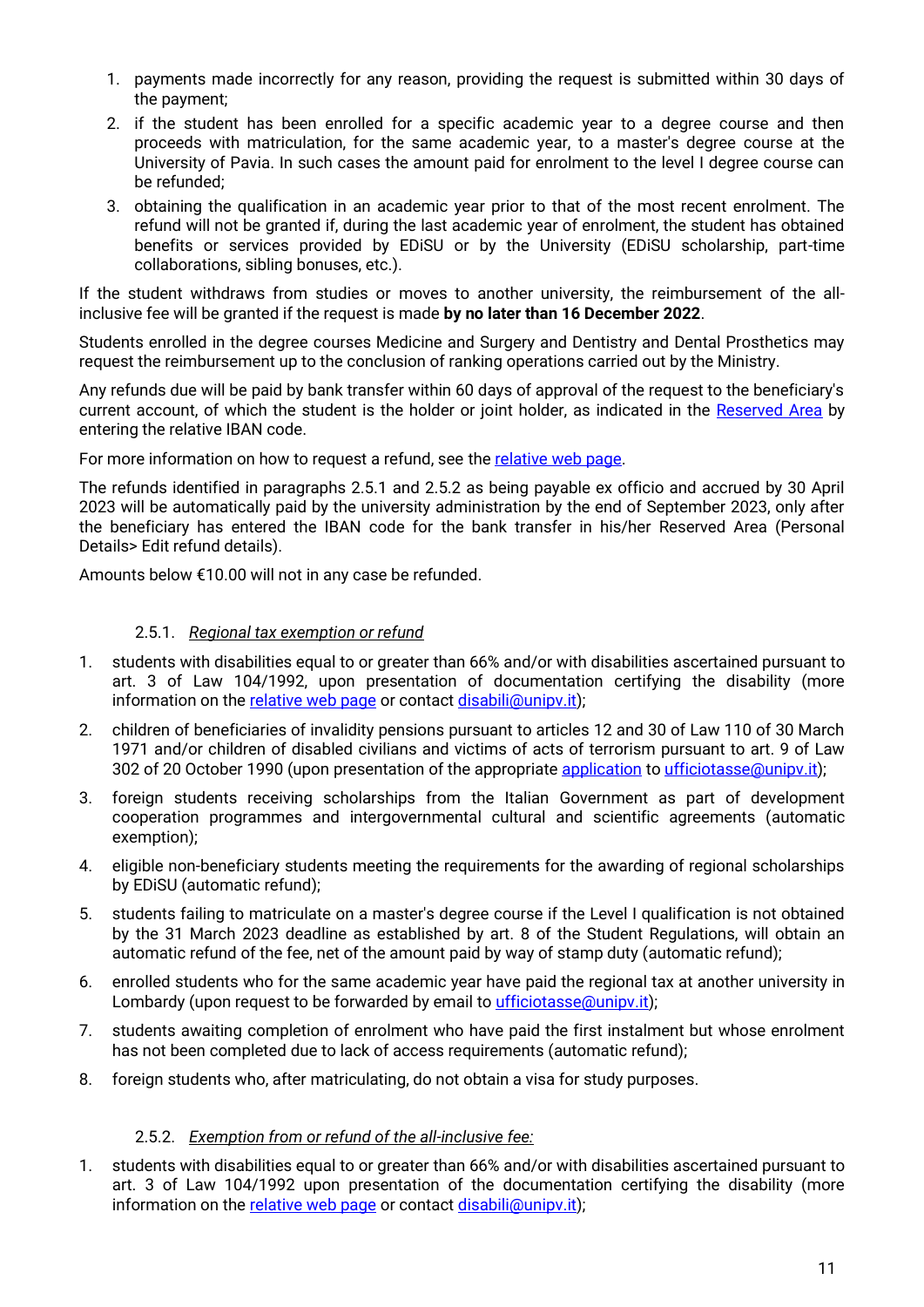- 2. children of beneficiaries of invalidity pensions pursuant to articles 12 and 30 of Law 110 of 30 March 1971 and/or children of disabled civilians and victims of acts of terrorism pursuant to art. 9 of Law 302 of 20 October 1990 (upon presentation of the appropriat[e application](https://web.unipv.it/wp-content/uploads/2019/07/5289Modstud_Istanzaa-LN.pdf) t[o ufficiotasse@unipv.it\)](mailto:ufficiotasse@unipv.it);
- 3. foreign students receiving scholarships from the Italian Government as part of development cooperation programmes and intergovernmental cultural and scientific agreements (automatic exemption);
- 4. students receiving or eligible for regional scholarships provided by EDiSU (automatic exemption);
- 5. students enrolled for the first time at an Italian University in a single-cycle bachelor's or master's degree course who have obtained a top score of 100/100 in school-leaving examinations. The same rule will also apply to freshmen holding a foreign (school-leaving) diploma if it appears from the certificate of equivalence (of qualification) that the grade obtained is the maximum achievable grade. This exemption applies only to the year of matriculation (automatic exemption);
- 6. students enrolled for a number of years (considering all the years of enrolment at university) less than or equal to the normal course duration plus one year with an ISEE less than or equal to €23,000.00 (ex officio exemption);
- 7. students graduating within the normal duration of single-cycle master's degree courses will obtain a 100% refund of the all-inclusive fee for the final year providing in their university career they have a number of enrolments equal to and not greater than the normal duration of the study course on which they are enrolled (ex officio refund);
- 8. students graduating within the normal duration of master's degree courses will obtain a 100% reimbursement of the all-inclusive fee paid for the final year of the master's degree course if they have a number of years of enrolment in the level I degree not exceeding three and not exceeding two in the subsequent level II course (ex officio refund). This benefit may not be obtained in one of the following cases:
	- a. if the academic year of matriculation to the master's degree course does not follow on from the academic year when the three-year degree course is completed;
	- b. if the student possesses academic transfer credits (admission to years after first year) in either of the two study courses;

This form of reimbursement is not possible in the case of a second master's degree and a single-cycle second master's degree if the student has already received this benefit in previous study career paths;

- 9. students enrolled on ordinary courses at the Istituto Universitario di Studi Superiori (IUSS) of Pavia who are awarded a free place at University Colleges, for the entire duration of the university course (ex officio exemption);
- 10. permanent employees of the University of Pavia. This benefit may be requested by any employee for no more than five academic years for each three-year study course and for up to seven academic years, inclusive of a master's degree or single-cycle degrees. Said enrolment must also be in the interests of the University, and consistent with personnel growth plans in respect of the work performed (presentation of the [request](https://web.unipv.it/wp-content/uploads/2021/10/benefit-dipendenti_2021.pdf) to [ufficiotasse@unipv.it\)](mailto:ufficiotasse@unipv.it);
- 11. enrolled students who are the children of at least one permanent technical-administrative employee of the University of Pavia with an ISEE of below €25,000.00 are exempted from paying 50% of the allinclusive fee. This benefit may be used for up to one year more than the number of years of normal duration of the study course enrolled on, and the student concerned must have acquired, in the previous year, at least 30 ECTS credits (presentation of the request to ufficiotasse@unipv.it);
- 12. employees of a Public Administration in possession of the access requirements set forth in current legislation and based on the memorandum of understanding between the University and the Ministry of Public Administration may request enrolment (see calls for admission and web pages on free access) on some study courses offered by the University of Pavia, with a 50% reduction of the allinclusive fee. For late payments, a surcharge of €50.00 will be charged (doubled in case of a delay exceeding 60 natural and consecutive days). Public employees who benefit from this discount may not request the reimbursement of enrolment fees after being awarded a scholarship. The 50% reduction of the all-inclusive fee may be recognised for enrolment in following years if the beneficiaries obtain at least half of the ECTS on offer in each year of the course and for a maximum number of years equal to the legal duration of the course plus two years. List of available courses and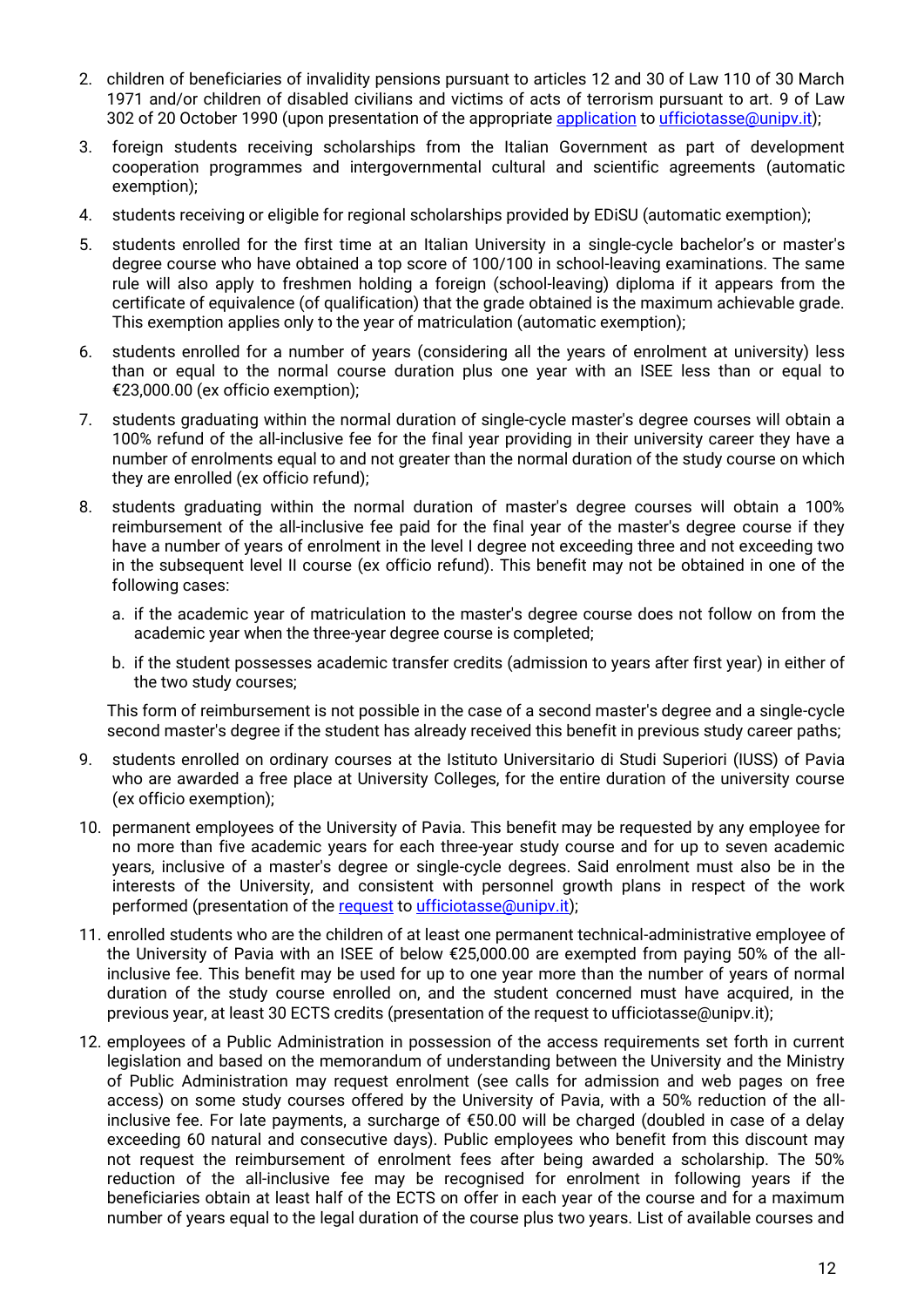more information on the [relative web page;](https://orienta.unipv.it/offerta-formativa-la-pubblica-amministrazione)

- 13. personnel of the Guardia di Finanza (Finance Police) of Pavia are exempted from paying the fees due for attending courses included in training offered by the University as part of free-access study courses, including conferences and/or seminar activities on subjects that enhance the professional skills of the Force in question, carried out as part of degree courses that include subjects of interest to the Force in question (upon presentation of [request](https://web.unipv.it/wp-content/uploads/2019/07/5289Modstud_Istanzaa-LN.pdf) to [ufficiotasse@unipv.it\)](mailto:ufficiotasse@unipv.it);
- 14. for students who have taken and recorded all the examinations and/or other educational activities prescribed as mandatory in their syllabuses by 30 April 2023 and who will obtain the relative qualification by 30 September 2023 (15 December 2023 for study courses in the healthcare professions), there is a reduction of 75% of the all-inclusive fee payable for the academic year 2022/23. To access the benefit, the parties concerned do not have to enrol on A.Y. 2022/23, but must apply for exemption once all the activities in the Study Plan have been registered within the terms indicated above, and in any case by 14 July 2023. The [request](https://web.unipv.it/wp-content/uploads/2019/07/5289Modstud_Istanzaa-LN.pdf) to obtain the recalculation of the fee due must be forwarded to the Student Career Management unit on the [direct line.](https://a1700.gastonecrm.it/filo-diretto/#/login) If the final exam is taken after the above dates, the student will be required to pay the full amount of the all-inclusive fee established for his/her study course.
- 15. if siblings are enrolled in the same academic year on Level I and/or Level II degree courses at the University of Pavia, a reduction of up to €300.00 is applied on the all-inclusive fee, providing the ISEE of the family unit to which the student belongs is less than or equal to €45,000.00 (Siblings Bonus). This bonus is granted to each brother/sister subject to the following conditions:
	- a. they are enrolled at the University of Pavia in the same academic year. If during the academic year one of the two siblings completes the degree course or decides to end his/her university career path as a result of a transfer, withdrawal, etc., the bonus shall in any case be granted to the student who retains his/her enrolment for that academic year;
	- b. being part of the family unit as certified for the purposes of calculating the ISEE. The exemption does not apply therefore in the case of students who are independent or who have formed a family unit of their own. The reduction relates to the part of the all-inclusive fee due, and within its range; therefore, if a student does not owe any sum pertaining to the all-inclusive fee or owes a figure below €300.00, the reduction applied will be equal to the amount due to the University;

The request must be sent using a specific [form](https://web.unipv.it/wp-content/uploads/2021/07/bonus-fratelli_2021.pdf) to the address [ufficiotasse@unipv.it](mailto:ufficiotasse@unipv.it) by 30 November 2022. For requests received after this date, a penalty will be charged;

- 16. students who after coming of age live outside the family unit of origin, based on a decision taken by judicial authorities (so-called care leavers);
- 17. students enrolled on a master's degree course under condition that they do not obtain the qualification by 31 March 2023 and fail to obtain the conditional enrolment shall obtain a refund of the all-inclusive fee paid (ex officio refund). If the qualification is not obtained by April 2023 and it is necessary to enrol on the A.Y. 2022/23 for the bachelor's degree course, a request may be made to counterbalance the amounts paid;
- 18. political refugee students exempted further to a decision of the Board of Directors (ex officio exemption);
- 19. international students eligible for the [Fee Waiver Programme](https://web-en.unipv.it/fee-waivers-22-23-to-all-international-students/) are exempted from paying the allinclusive fee exclusively for the first year of enrolment in level I and level II courses (ex officio exemption).

Also exempt/reimbursed, totally or partially, from payment of the all-inclusive fee and/or other generic fees are students who fall under the cases provided for by legislation or governed by agreements entered into by the University of Pavia, or by resolution of the Board of Directors, having the aim of incentivising specific study courses.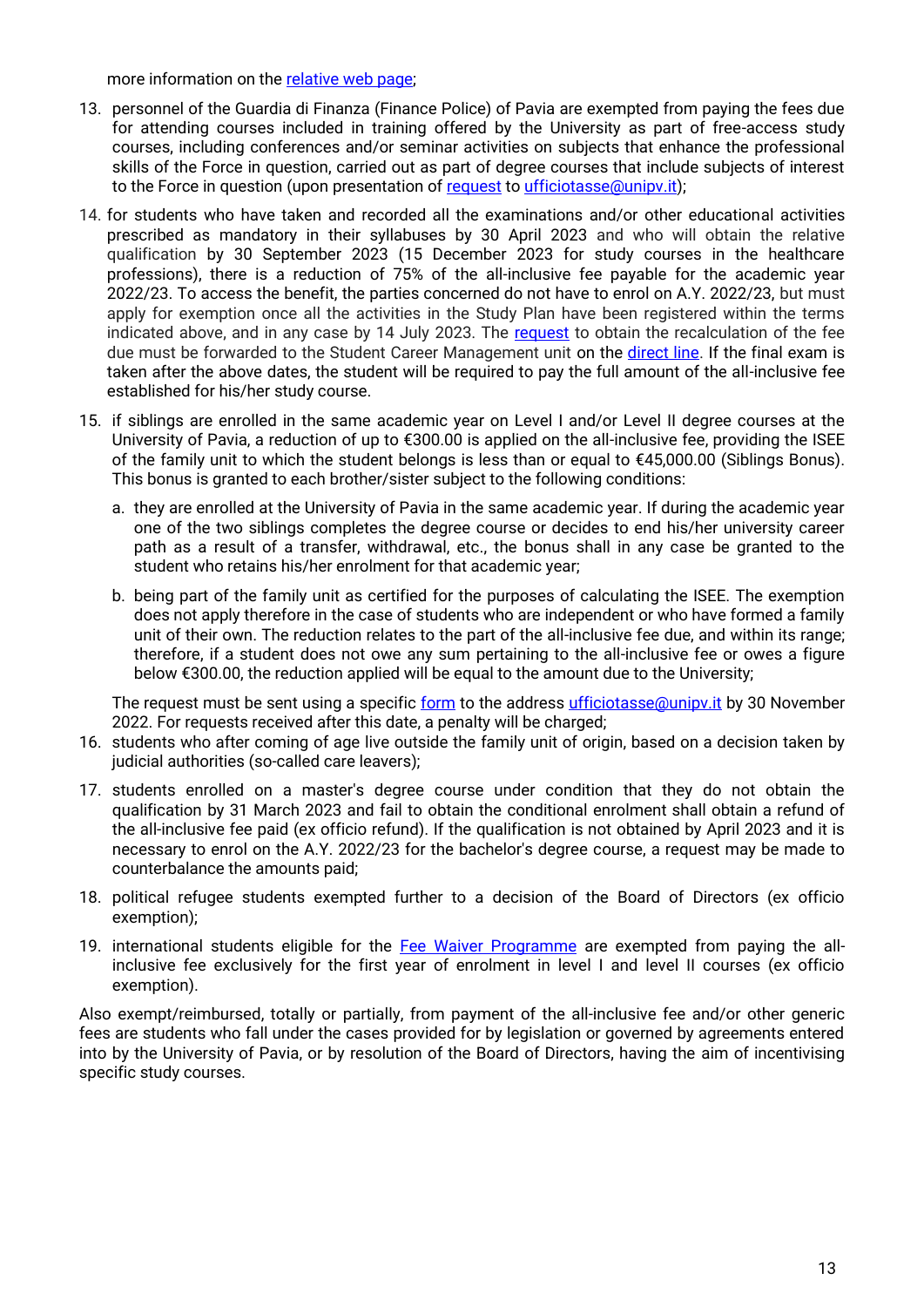#### <span id="page-13-0"></span>2.6. SPECIAL FEES

#### 2.6.1. *Late payment penalty*

<span id="page-13-1"></span>For any payment made beyond the given deadline, a late payment penalty of €82.00 will be charged. This amount will be reduced to €57.00 if payment is made within 15 days of the expired date. The same rule is applied for presentation of the study plan beyond the given deadlines.

The reduced penalty will not be applied in the event of payments made within 15 days of an already extended deadline.

If the fee instalment is paid after the deadline, a late payment penalty will be due only if the amount paid late is greater than €57.00.

The student who at 31 December 2022 has a deficit of no more than 24 ECTS, net of credits resting on the final exam, is considered to be a student about to graduate, and can request exemption from paying the late payment penalty on the first instalment due to late enrolment for the new academic year due to nonattainment of the qualification, as per the paragraph *[Enrolment for](#page-8-0) Graduands*.

Students whose enrolment on a master's degree course is subject to conditions that are not met, and must renew enrolment for the A.Y. 2022/23 to the bachelor's degree course, will be exempted from the late payment penalty for overdue instalments if due instalments are paid by the deadline for the fourth instalment.

For authorisations for the automatic acquisition of ISEE data received after the deadline and/or if on the same date the ISEE is not available in the INPS database, a late payment penalty of €165.00 is due. If the ISEE is acquired within 15 days of the deadline of 25 October, this amount will be reduced to €115.00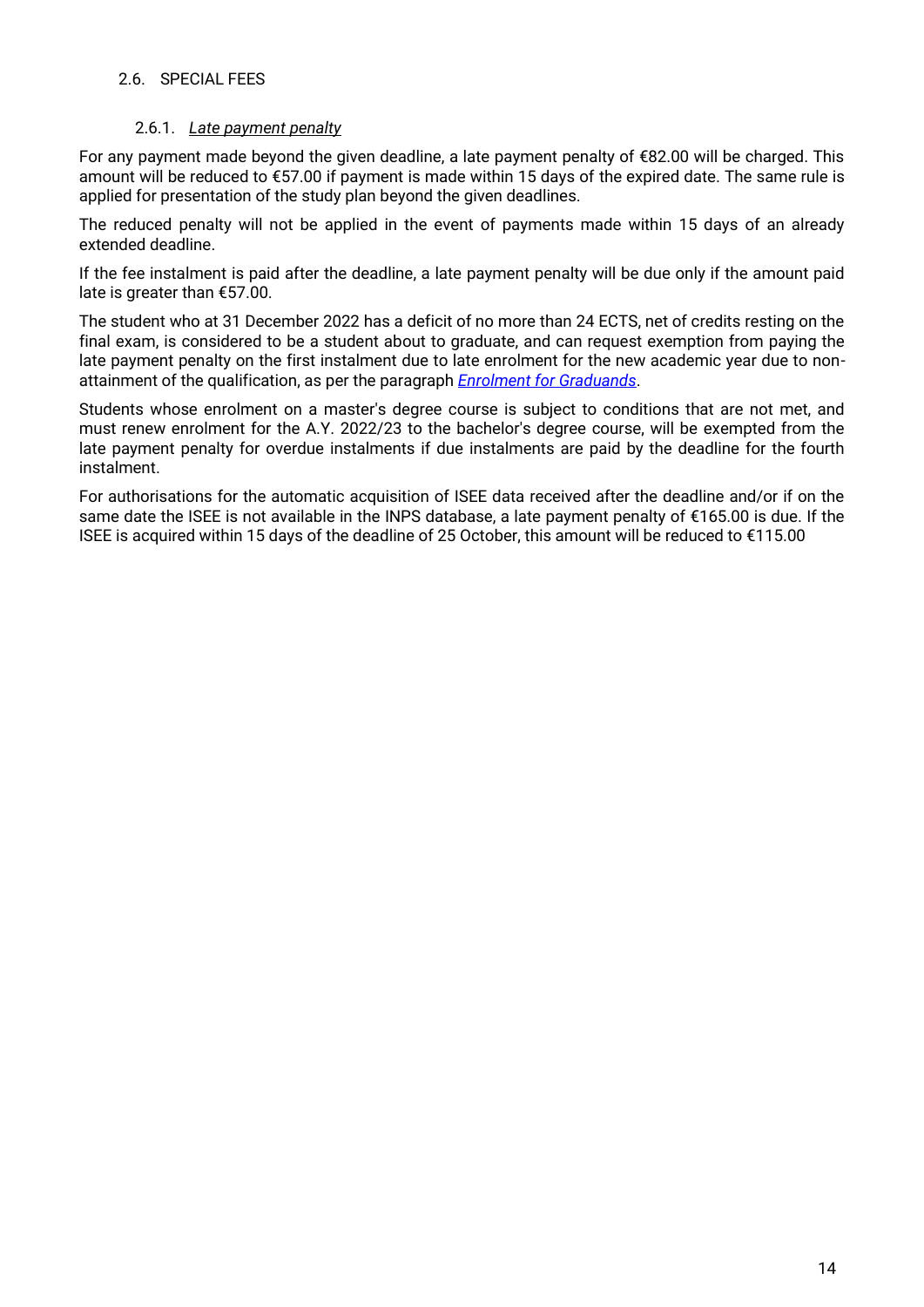## 2.6.2. *Other fees*

<span id="page-14-0"></span>

| #              | Fee                                                                                                                                                                                                                                                                                                                                                                                                                           | Amount € |
|----------------|-------------------------------------------------------------------------------------------------------------------------------------------------------------------------------------------------------------------------------------------------------------------------------------------------------------------------------------------------------------------------------------------------------------------------------|----------|
| 1              | Late payment penalty for payments made beyond the deadline<br>Late payment penalty for presentation of the Study Plan after the deadline                                                                                                                                                                                                                                                                                      | 82.00    |
| $\overline{2}$ | Late payment penalty for late authorisation/acquisition of ISEE                                                                                                                                                                                                                                                                                                                                                               | 165.00   |
| 3              | Submission of ISEE in year following reference year                                                                                                                                                                                                                                                                                                                                                                           | 330.00   |
| $\overline{4}$ | Late payment penalty for public sector employees (within 60 days)                                                                                                                                                                                                                                                                                                                                                             | 50.00    |
| 5              | Late payment penalty for public sector employees (over 60 days)                                                                                                                                                                                                                                                                                                                                                               | 100.00   |
| 6              | Participation in competitions for limited-number courses (local programming);<br>Participation in non-selective admission tests;<br>Submission of application for evaluation of foreign qualification*;<br>Fee for evaluation of previous studies (except for Faculty of Medicine degree<br>courses): second degree, possibly obtained abroad, studies concluded due to<br>withdrawal, transfer from another university, etc. | 35.00    |
| $\overline{7}$ | Participation in competitions for limited-number courses (national<br>programming) pursuant to M.D. 730 of 25 June 2021                                                                                                                                                                                                                                                                                                       | 100.00   |
| 8              | Participation in competition for admission to subsequent years of Faculty of<br>Medicine degree courses                                                                                                                                                                                                                                                                                                                       | 100.00   |
| 9              | Application for foreign qualification equivalence                                                                                                                                                                                                                                                                                                                                                                             | 60.00    |
| 10             | Fee for qualification equivalence                                                                                                                                                                                                                                                                                                                                                                                             | 400.00   |
| 11             | Individual courses (enrolment fee)                                                                                                                                                                                                                                                                                                                                                                                            | 100.00   |
| 12             | Individual courses (value for ECTS)                                                                                                                                                                                                                                                                                                                                                                                           | 45.00    |
| 13             | Visiting student fee (enrolment for 6 months - 30 ECTS)                                                                                                                                                                                                                                                                                                                                                                       | 1,550.00 |
| 14             | Visiting student fee (enrolment for 12 months - 60 ECTS)                                                                                                                                                                                                                                                                                                                                                                      | 2,900.00 |
| 15             | Participation in the test for Civil Engineering-Architecture study course                                                                                                                                                                                                                                                                                                                                                     | 30.00    |
| 16             | Service fee for issuing/renewing residence permit                                                                                                                                                                                                                                                                                                                                                                             | 55.00    |
| 17             | Reimbursement of expenses for Medicine and Surgery qualifying degree                                                                                                                                                                                                                                                                                                                                                          | 180.00   |
| 18             | Transfer to another University                                                                                                                                                                                                                                                                                                                                                                                                | 325.00   |
| 19             | Fee for recognition of gap year                                                                                                                                                                                                                                                                                                                                                                                               | 300.00   |
| 20             | Issue of original and duplicate diplomas                                                                                                                                                                                                                                                                                                                                                                                      | 100.00   |
| 21             | Reimbursement of post-graduate internship expenses for psychologists                                                                                                                                                                                                                                                                                                                                                          | 220.00   |
| 22             | Reimbursement of State examination expenses in Healthcare area                                                                                                                                                                                                                                                                                                                                                                | 115.00   |
| 23             | Admission fee for master's courses and classes                                                                                                                                                                                                                                                                                                                                                                                | 35.00    |
| 24             | Participation in State exams                                                                                                                                                                                                                                                                                                                                                                                                  | 370.00   |
| 25             | Participation in tests for admission to legal professions                                                                                                                                                                                                                                                                                                                                                                     | 67.00    |
| 26             | Participation in supplementary tests for statutory auditors                                                                                                                                                                                                                                                                                                                                                                   | 100.00   |
| 27             | Fee for hard copies following access to documents (per page)                                                                                                                                                                                                                                                                                                                                                                  | 0.13     |

\* Students of Ukrainian nationality with residence in Ukraine are exempted/reimbursed for the application fee (€35.00) for sending applications for the evaluation of the degree obtained abroad for admission to the A.Y. 2022/2023. 2.2. CALCULATING THE ALL-INCLUSIVE FEE

back t[o calculating the all-inclusive fee](#page-4-0)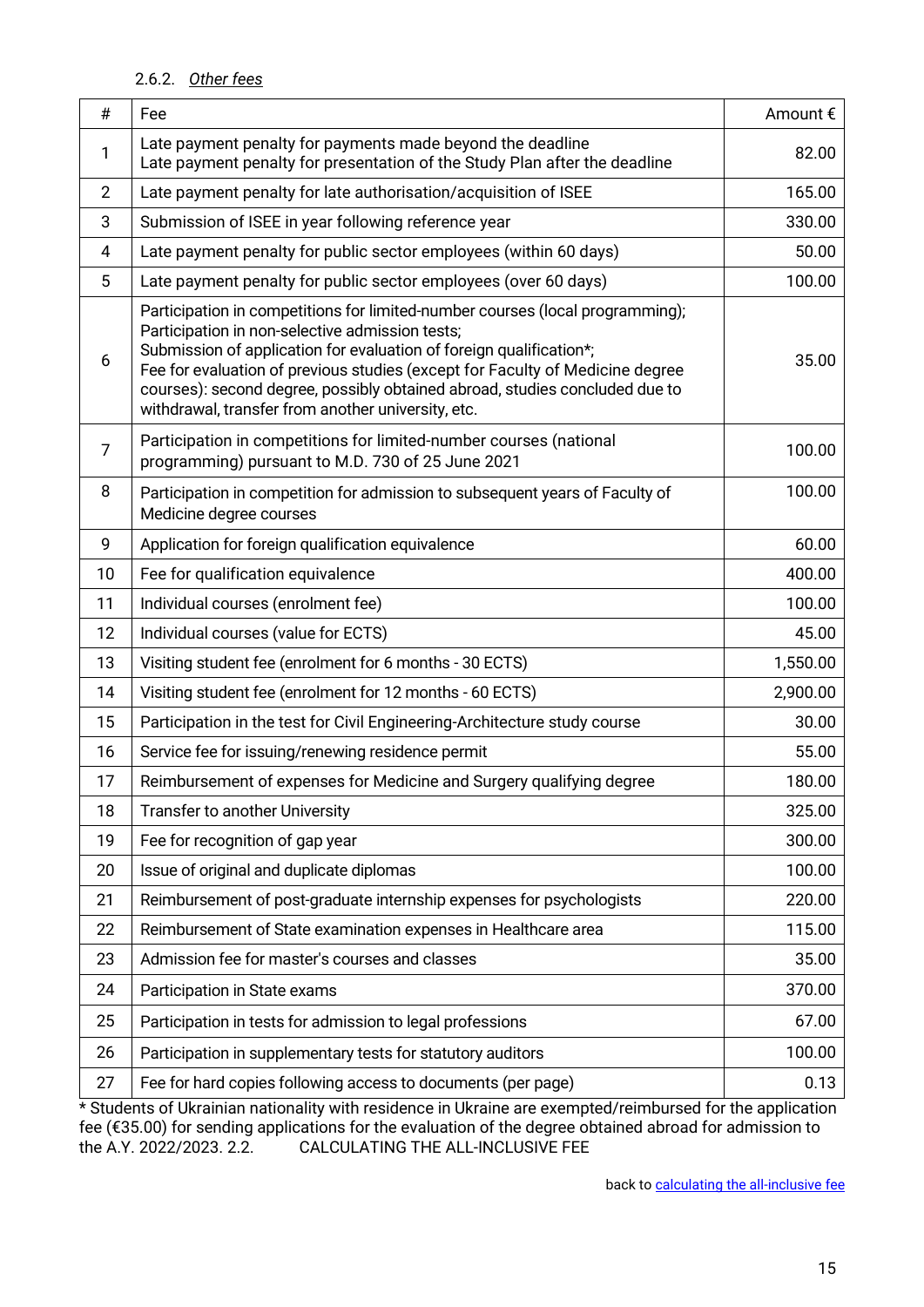#### <span id="page-15-0"></span>3. POSTGRADUATE COURSES

#### <span id="page-15-1"></span>3.1. RESEARCH DOCTORATES (PhDs)

There is a single instalment of **€156.00,** consisting of the following items:

| Regional student welfare tax | €140.00 |
|------------------------------|---------|
| Stamp duty                   | €16.00  |
| total                        | €156.00 |

For enrolment in years 2 and 3, the fee must be paid in the manner and within the terms indicated on the [relative web page.](http://phd.unipv.it/phd-programs/)

#### <span id="page-15-2"></span>3.2. MASTER'S AND ADVANCED/REFRESHER COURSES

Enrolment fees are composed of a fixed part and a variable part.

The fixed part consists of the following items:

| <b>Administration fee</b> | €142.00 |
|---------------------------|---------|
| Stamp duty                | €16.00  |
| total                     | €158.00 |

The variable part depends on the course enrolled on.

The registration fees and relative deadlines are indicated in the individual annexes to the Calls for admission under the item "*Fees and taxes*" published on the following web pages:

<https://web.unipv.it/formazione/master-universitari> - Master universitari

<https://web.unipv.it/formazione/corsi-di-perfezionamento-ed-aggiornamento/> - Corsi di perfezionamento

For level I and level II master's courses and for advanced/refresher courses there is also an admission fee of €35.00, to be paid when registering for the competition.

#### <span id="page-15-3"></span>3.3. POSTGRADUATE SCHOOLS

#### 3.3.1. *Postgraduate schools in healthcare area - medicine graduates*

<span id="page-15-4"></span>The overall sum, valid for the A.Y. 2021/2022, is **€2,211.00**, divided into two instalments:

| <b>FIRST INSTALMENT</b>           |           |
|-----------------------------------|-----------|
| Stamp duty                        | €16.00    |
| All-inclusive fee (advance)       | €795.00   |
| total                             | €811.00   |
| <b>SECOND INSTALMENT</b>          |           |
| All-inclusive fee (final balance) | €1,400.00 |

#### 3.3.2. *Postgraduate schools in the healthcare area - non-Medicine and Surgery graduates*

<span id="page-15-5"></span>The overall sum, valid for the A.Y. 2021/22 (for the Postgraduate School of Orthodontics only for the A.Y. 2022/23), is **€2,215.00**, divided into two instalments:

*FIRST INSTALMENT*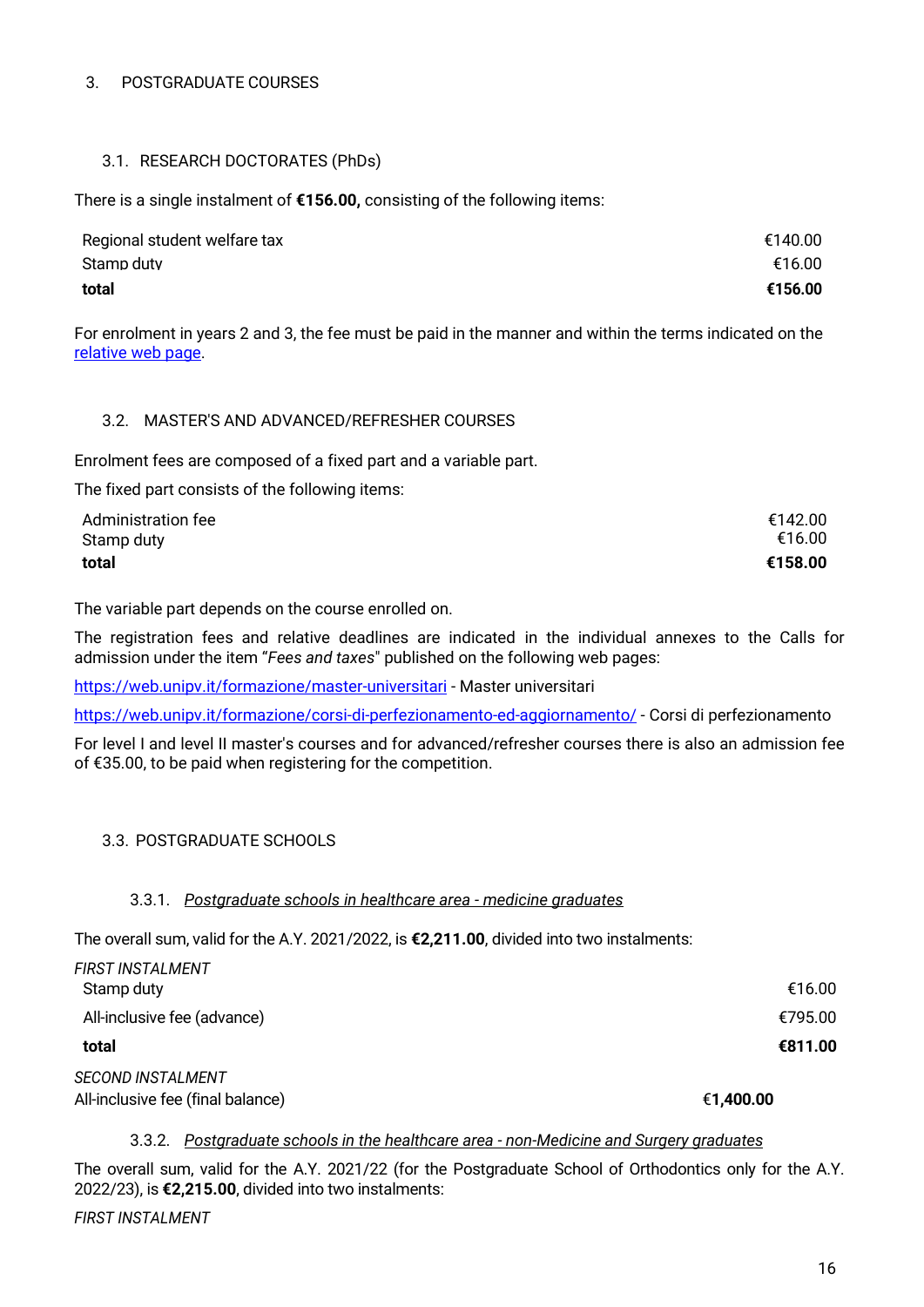| Regional student welfare tax                                  | €140.00   |
|---------------------------------------------------------------|-----------|
| Stamp duty                                                    | €16.00    |
| All-inclusive fee (advance)                                   | €659.00   |
| total                                                         | €815.00   |
| <b>SECOND INSTALMENT</b><br>All-inclusive fee (final balance) | €1,400.00 |

The first instalment of the first year must be paid within the deadline for matriculation.

For subsequent instalments the deadlines are published on the following web page:

<http://www-med.unipv.it/scuole-di-specializzazione/specializzandi/tasse-e-contributi/>

#### 3.3.3. *Postgraduate School for legal professions*

<span id="page-16-0"></span>The total amount, valid for each academic year, is **€3,850.00**, divided into two instalments, containing the following items:

| <b>FIRST INSTALMENT</b>           |           |
|-----------------------------------|-----------|
| Regional student welfare tax      | €140.00   |
| Stamp duty                        | €16.00    |
| All-inclusive fee (advance)       | €1,844.00 |
| total                             | €2,000.00 |
| <b>SECOND INSTALMENT</b>          |           |
| All-inclusive fee (final balance) | €1,850.00 |

The amounts indicated above must be paid within the following deadlines:

- first instalment of the first year of the course: to be paid at the time of enrolment as required by the Admission Notice for the relative cohort;
- second instalment of the first year of the course: to be paid by 31 March;
- first instalment of the second year of the course: to be paid by 30 September;
- second instalment of the second year of the course: to be paid by 31 March.

#### <span id="page-16-1"></span>3.4. EXEMPTIONS OR REFUNDS FOR POSTGRADUATE COURSES

Regional tax exemption or refund:

- 1. Persons with disabilities ≥ 66%, enrolled on PhD courses or Postgraduate Schools, except for those in the healthcare area - medicine graduates;
- 2. Foreign students receiving scholarships from the Italian Government as part of development cooperation programmes and intergovernmental cultural and scientific agreements;
- 3. Enrolled in the Postgraduate school for the legal professions or in Postgraduate schools in the healthcare area – non-medicine graduates, who are eligible and non-beneficiaries for regional scholarships offered by EDiSU;
- 4. Enrolled on PhD courses in possession of the requirements to participate in the awarding of regional scholarships, eligible and non-beneficiaries thereof.

Exemption from or refund of the all-inclusive fee:

- 1. Students with recognised disabilities ≥ 66% and students with ascertained disabilities pursuant to art. 3(1) of Law 104/1992 enrolled in Postgraduate schools;
- 2. Foreign students receiving scholarships from the Italian Government as part of development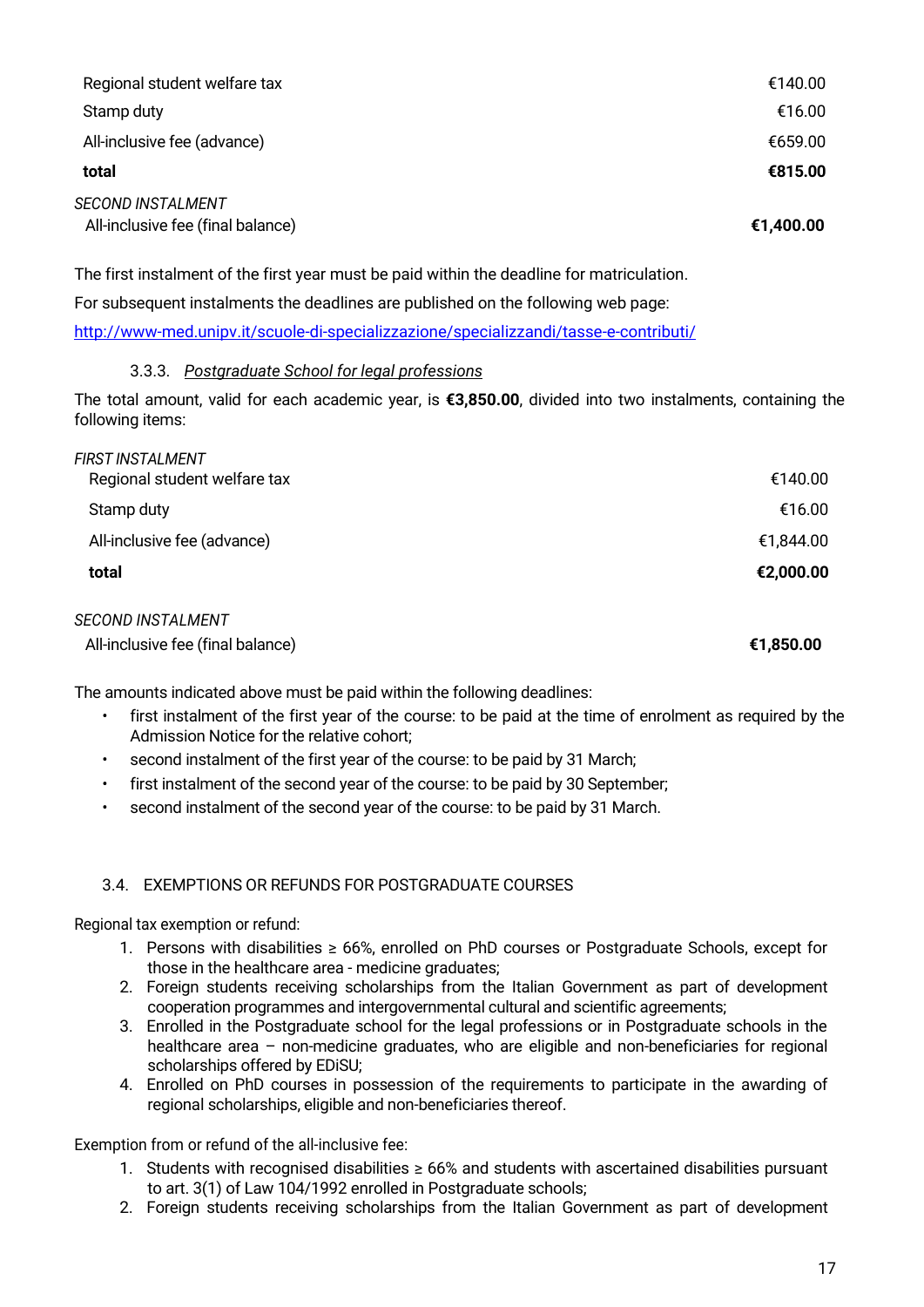cooperation programmes and intergovernmental cultural and scientific agreements;

- 3. Enrolled in the Postgraduate school for the legal professions or in Postgraduate schools in the healthcare area - non-medicine graduates, who are receiving or eligible for regional scholarships from EDiSU;
- 4. Enrolled in the first year of the Postgraduate school for legal professions undertaking an internship (pursuant to art. 73 of L.D. 69/13 and art. 16(2) of Leg. Dec. 398/97) are eligible for a 25% reduction of the all-inclusive fee.
- 5. employees of a Public Administration in possession of the access requirements as per current legislation and based on the memorandum of understanding between the University and the Public Administration Ministry can seek enrolment on some Master's courses offered by the University of Pavia with a reduction of 50% of the variable part of the enrolment fee. List of available courses and more information on the [relative web page.](https://orienta.unipv.it/offerta-formativa-la-pubblica-amministrazione)

Students with recognised disabilities  $\geq 66\%$  and students with ascertained disabilities pursuant to art. 3(1) of Law 104/1992 enrolled on Master's or advanced/refresher courses are exempt from the administration fee and the variable fee.

<span id="page-17-1"></span><span id="page-17-0"></span>Pavia, date of protocol

THE RECTOR Prof. Francesco Svelto *Digitally signed document*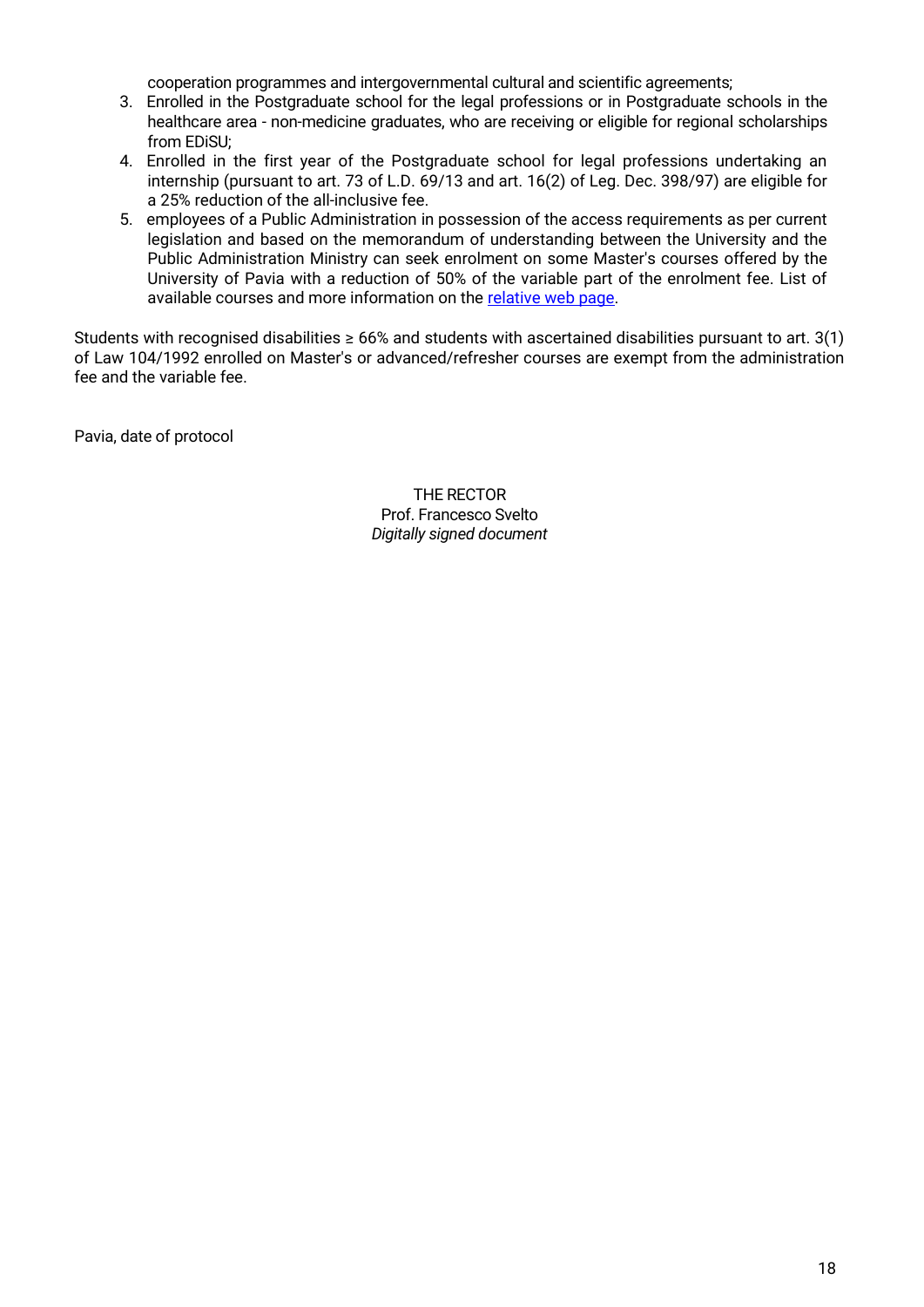# **Annex1: Fee Areas for Study Courses**

<span id="page-18-0"></span>

| DEPARTMENT/FACULTY                                          | <b>STUDY COURSES</b>                                                                                                                                                                                                                  | <b>FEE AREA</b> |  |
|-------------------------------------------------------------|---------------------------------------------------------------------------------------------------------------------------------------------------------------------------------------------------------------------------------------|-----------------|--|
| Law                                                         | <b>ALL</b>                                                                                                                                                                                                                            | 1               |  |
| <b>Political and Social Sciences</b>                        | <b>ALL</b><br>including Communication, Innovation,<br>Multimedia study courses;<br><b>Digital Communication</b>                                                                                                                       | 1               |  |
| Musicology and Cultural Heritage                            | <b>ALL</b><br>except for the single-cycle master's degree<br>course in Cultural Heritage Conservation and<br>Restoration                                                                                                              | $\overline{2}$  |  |
| Nervous system and Behavioural<br><b>Sciences</b>           | Only bachelor's and master's degrees in<br>psychology                                                                                                                                                                                 | $\overline{2}$  |  |
| <b>Economics and Business Studies</b>                       | <b>ALL</b>                                                                                                                                                                                                                            | $\overline{2}$  |  |
| <b>Humanities</b>                                           | <b>ALL</b><br>including the master's Degree Course in<br>Global History of civilizations and territories                                                                                                                              | $\overline{2}$  |  |
| Musicology and Cultural Heritage                            | Single-cycle master's degree in Cultural<br>Heritage Conservation and Restoration                                                                                                                                                     | 3               |  |
| <b>Biology and Biotechnologies</b><br>"Lazzaro Spallanzani" | <b>ALL</b><br>including Biotechnologies-related study<br>courses                                                                                                                                                                      | 3               |  |
| Chemistry                                                   | ALL                                                                                                                                                                                                                                   | 3               |  |
| Physics                                                     | <b>ALL</b>                                                                                                                                                                                                                            | 3               |  |
| Engineering                                                 | <b>ALL</b><br>including Bioengineering-related study<br>courses                                                                                                                                                                       | 3               |  |
| <b>Mathematics</b>                                          | ALL                                                                                                                                                                                                                                   | 3               |  |
| Medicine and Surgery                                        | Three-year and master's degrees in Healthcare<br>area;<br>Master's degree in Medical and<br>Pharmaceutical Biotechnologies;<br>Master's degree in Lifelong wellbeing and<br>healthy ageing;<br>Motor Sciences-related master's degree | 3               |  |
| <b>Pharmaceutical Sciences</b>                              | ALL                                                                                                                                                                                                                                   | 3               |  |
| <b>Earth and Environmental Sciences</b>                     | <b>ALL</b>                                                                                                                                                                                                                            | 3               |  |
| Medicine and Surgery                                        | Single-cycle Medicine and Surgery study<br>courses;<br>Dentistry and Dental Prosthetics;<br>Motor Sciences-related degree courses                                                                                                     | 4               |  |

<span id="page-18-1"></span>back t[o](_Ref67558801)  [COMPOSITION OF UNIVERSITY](_Ref67558801) FEES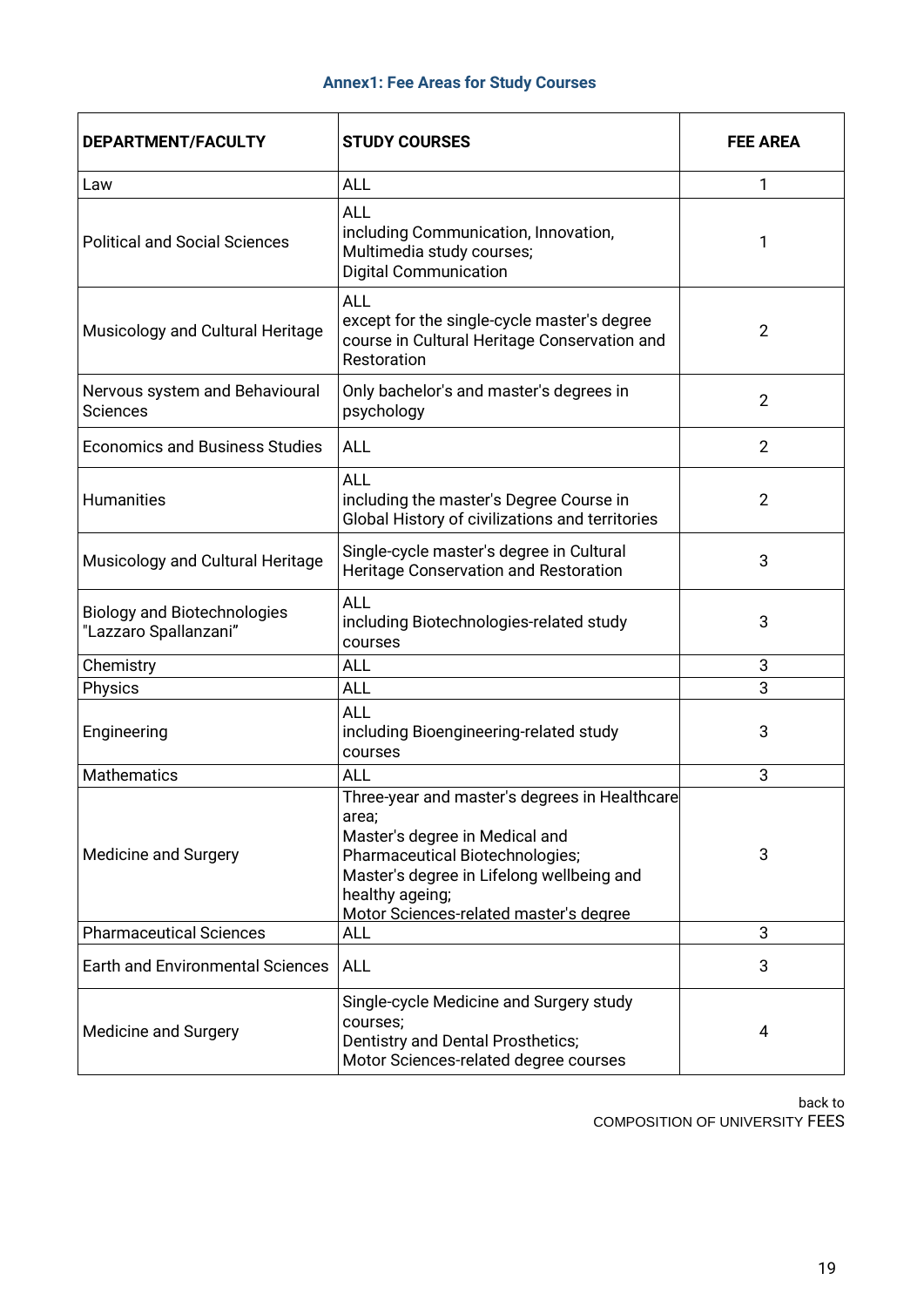# **Annex 2: All-inclusive fees for A.Y. 2022-23**

<span id="page-19-0"></span>

|                 |             |                | Area 1                                                            |                                   | Area 2                    |                                           | Area 3                                  |                                           | Area 4                                    |                                           |
|-----------------|-------------|----------------|-------------------------------------------------------------------|-----------------------------------|---------------------------|-------------------------------------------|-----------------------------------------|-------------------------------------------|-------------------------------------------|-------------------------------------------|
|                 |             | <b>ISEE</b>    |                                                                   | and                               | ۰                         | and                                       | ۰                                       | and                                       | Ŧ<br>$\overline{\mathbf{r}}$              | and                                       |
| bracket         | <b>FROM</b> | T <sub>O</sub> | $\overline{\mathbf{r}}$<br>CO <sub>IC</sub> and<br>$\overline{r}$ | above <sup>2</sup><br>$CO$ RI + 2 | CO IC and RI<br>$\bar{+}$ | above <sup>2</sup><br>$+2$<br><b>CORI</b> | and RI<br>1 <sup>1</sup><br><b>COIC</b> | above <sup>2</sup><br>$+2$<br><b>CORI</b> | and<br>$\overline{r}$<br>CO <sub>IC</sub> | above <sup>2</sup><br>$+2$<br><b>CORI</b> |
| From 1 to<br>12 | $\mathbf 0$ | 23,000.00      | $\pmb{0}$                                                         | 200                               | $\pmb{0}$                 | 200                                       | $\pmb{0}$                               | 200                                       | $\pmb{0}$                                 | 200                                       |
| 13              | 23.000,01   | 24.000,00      | 30                                                                | 200                               | 33                        | 200                                       | 38                                      | 200                                       | 43                                        | 200                                       |
| 14              | 24.000,01   | 25,000.00      | 91                                                                | 200                               | 100                       | 200                                       | 114                                     | 200                                       | 128                                       | 200                                       |
| 15              | 25,000.01   | 26,000.00      | 152                                                               | 200                               | 167                       | 200                                       | 190                                     | 200                                       | 213                                       | 213                                       |
| 16              | 26,000.01   | 27,000.00      | 212                                                               | 212                               | 234                       | 234                                       | 266                                     | 266                                       | 298                                       | 298                                       |
| 17              | 27,000.01   | 28,000.00      | 273                                                               | 273                               | 301                       | 301                                       | 342                                     | 342                                       | 383                                       | 383                                       |
| 18              | 28,000.01   | 29,000.00      | 334                                                               | 334                               | 367                       | 367                                       | 417                                     | 417                                       | 468                                       | 468                                       |
| 19              | 29,000.01   | 30,000.00      | 395                                                               | 395                               | 434                       | 434                                       | 493                                     | 493                                       | 553                                       | 553                                       |
| 20              | 30,000.01   | 31,000.00      | 455                                                               | 455                               | 501                       | 501                                       | 569                                     | 569                                       | 638                                       | 638                                       |
| 21              | 31,000.01   | 32,000.00      | 516                                                               | 516                               | 568                       | 568                                       | 645                                     | 645                                       | 723                                       | 723                                       |
| 22              | 32,000.01   | 33,000.00      | 577                                                               | 577                               | 635                       | 635                                       | 721                                     | 721                                       | 808                                       | 808                                       |
| 23              | 33,000.01   | 34,000.00      | 637                                                               | 637                               | 701                       | 701                                       | 797                                     | 797                                       | 893                                       | 893                                       |
| 24              | 34,000.01   | 35,000.00      | 698                                                               | 698                               | 768                       | 768                                       | 873                                     | 873                                       | 978                                       | 978                                       |
| 25              | 35,000.01   | 36,000.00      | 759                                                               | 759                               | 835                       | 835                                       | 949                                     | 949                                       | 1,063                                     | 1,063                                     |
| 26              | 36,000.01   | 37,000.00      | 820                                                               | 820                               | 902                       | 902                                       | 1,025                                   | 1,025                                     | 1,148                                     | 1,148                                     |
| 27              | 37,000.01   | 38,000.00      | 880                                                               | 880                               | 969                       | 969                                       | 1,101                                   | 1,101                                     | 1,233                                     | 1,233                                     |
| 28              | 38,000.01   | 39,000.00      | 941                                                               | 941                               | 1,035                     | 1,035                                     | 1,177                                   | 1,177                                     | 1,318                                     | 1,318                                     |
| 29              | 39,000.01   | 40,000.00      | 1,002                                                             | 1,002                             | 1,102                     | 1,102                                     | 1,252                                   | 1,252                                     | 1,403                                     | 1,403                                     |
| 30              | 40,000.01   | 41,000.00      | 1,062                                                             | 1,062                             | 1,169                     | 1,169                                     | 1,328                                   | 1,328                                     | 1,488                                     | 1,488                                     |
| 31              | 41,000.01   | 42,000.00      | 1,123                                                             | 1,123                             | 1,236                     | 1,236                                     | 1,404                                   | 1,404                                     | 1,573                                     | 1,573                                     |
| 32              | 42,000.01   | 43,000.00      | 1,184                                                             | 1,184                             | 1,303                     | 1,303                                     | 1,480                                   | 1,480                                     | 1,658                                     | 1,658                                     |
| 33              | 43,000.01   | 44,000.00      | 1,244                                                             | 1,244                             | 1,369                     | 1,369                                     | 1,556                                   | 1,556                                     | 1,743                                     | 1,743                                     |
| 34              | 44,000.01   | 45,000.00      | 1,305                                                             | 1,305                             | 1,436                     | 1,436                                     | 1,632                                   | 1,632                                     | 1,828                                     | 1,828                                     |
| 35              | 45,000.01   | 46,000.00      | 1,366                                                             | 1,366                             | 1,503                     | 1,503                                     | 1,708                                   | 1,708                                     | 1,913                                     | 1,913                                     |
| 36              | 46,000.01   | 47,000.00      | 1,427                                                             | 1,427                             | 1,570                     | 1,570                                     | 1,784                                   | 1,784                                     | 1,998                                     | 1,998                                     |
| 37              | 47,000.01   | 48,000.00      | 1,487                                                             | 1,487                             | 1,636                     | 1,636                                     | 1,860                                   | 1,860                                     | 2,083                                     | 2,083                                     |
| 38              | 48,000.01   | 49,000.00      | 1,548                                                             | 1,548                             | 1,703                     | 1,703                                     | 1,936                                   | 1,936                                     | 2,168                                     | 2,168                                     |
| 39              | 49,000.01   | 50,000.00      | 1,609                                                             | 1,609                             | 1,770                     | 1,770                                     | 2,012                                   | 2,012                                     | 2,253                                     | 2,253                                     |
| 40              | 50,000.01   | 51,000.00      | 1,669                                                             | 1,669                             | 1,837                     | 1,837                                     | 2,087                                   | 2,087                                     | 2,338                                     | 2,338                                     |
| 41              | 51,000.01   | 52,000.00      | 1,730                                                             | 1,730                             | 1,904                     | 1,904                                     | 2,163                                   | 2,163                                     | 2,423                                     | 2,423                                     |
| 42              | 52,000.01   | 53,000.00      | 1,791                                                             | 1,791                             | 1,970                     | 1,970                                     | 2,239                                   | 2,239                                     | 2,508                                     | 2,508                                     |
| 43              | 53,000.01   | 54,000.00      | 1,852                                                             | 1,852                             | 2,037                     | 2,037                                     | 2,315                                   | 2,315                                     | 2,593                                     | 2,593                                     |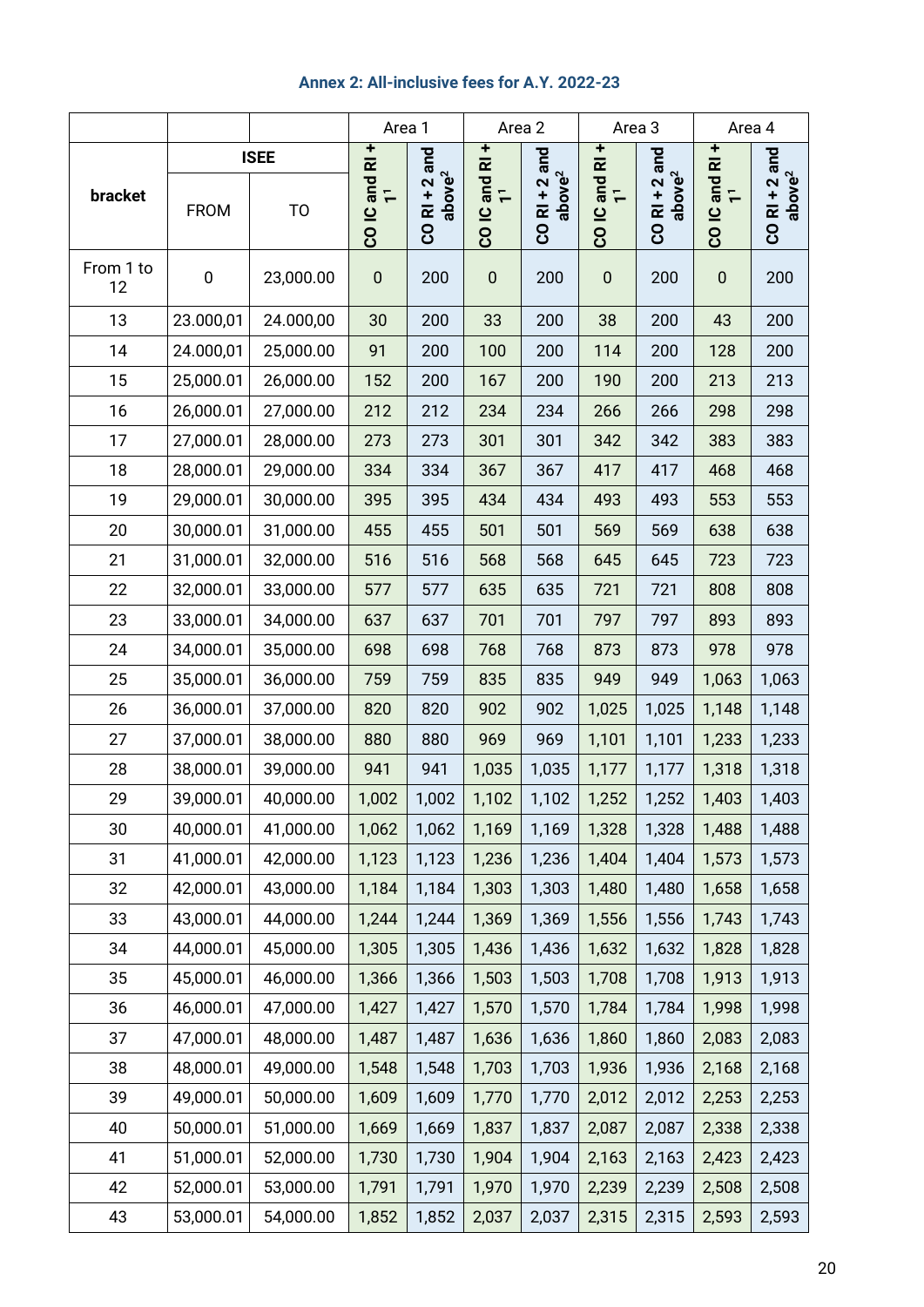|         |             |                                                   |                                         | Area 1                                            |                                                                                  | Area 2                                     |                                                         | Area 3                                                        |                                       | Area 4                                        |
|---------|-------------|---------------------------------------------------|-----------------------------------------|---------------------------------------------------|----------------------------------------------------------------------------------|--------------------------------------------|---------------------------------------------------------|---------------------------------------------------------------|---------------------------------------|-----------------------------------------------|
| bracket | <b>FROM</b> | <b>ISEE</b><br>T <sub>O</sub>                     | ÷<br>$\bar{\alpha}$<br>CO <sub>IC</sub> | and<br>above <sup>2</sup><br>$+2$<br><b>CO RI</b> | $\pm$<br>$\overline{\mathbf{r}}$<br>and<br>$\overline{r}$<br>$\overline{a}$<br>8 | and<br>above <sup>2</sup><br>$R1 + 2$<br>8 | $\frac{1}{\alpha}$<br>and<br>$\bar{+}$<br><u>ٍ</u><br>8 | and<br>above <sup>2</sup><br>$\mathbf{\Omega}$<br><b>CORI</b> | $\frac{1}{R}$<br>and<br><u>ٍ</u><br>8 | and<br>above <sup>2</sup><br>2<br><b>CORI</b> |
| 44      | 54,000.01   | 55,000.00                                         | 1,912                                   | 1,912                                             | 2,104                                                                            | 2,104                                      | 2,391                                                   | 2,391                                                         | 2,678                                 | 2,678                                         |
| 45      | 55,000.01   | 56,000.00                                         | 1,973                                   | 1,973                                             | 2,171                                                                            | 2,171                                      | 2,467                                                   | 2,467                                                         | 2,763                                 | 2,763                                         |
| 46      | 56,000.01   | 57,000.00                                         | 2,034                                   | 2,034                                             | 2,238                                                                            | 2,238                                      | 2,543                                                   | 2,543                                                         | 2,848                                 | 2,848                                         |
| 47      | 57,000.01   | 58,000.00                                         | 2,094                                   | 2,094                                             | 2,304                                                                            | 2,304                                      | 2,619                                                   | 2,619                                                         | 2,933                                 | 2,933                                         |
| 48      | 58,000.01   | 59,000.00                                         | 2,155                                   | 2,155                                             | 2,371                                                                            | 2,371                                      | 2,695                                                   | 2,695                                                         | 3,018                                 | 3,018                                         |
| 49      | 59,000.01   | 60,000.00                                         | 2,216                                   | 2,216                                             | 2,438                                                                            | 2,438                                      | 2,771                                                   | 2,771                                                         | 3,103                                 | 3,103                                         |
| 50      | 60,000.01   | 61,000.00                                         | 2,276                                   | 2,276                                             | 2,505                                                                            | 2,505                                      | 2,847                                                   | 2,847                                                         | 3,188                                 | 3,188                                         |
| 51      | 61,000.01   | 62,000.00                                         | 2,337                                   | 2,337                                             | 2,572                                                                            | 2,572                                      | 2,922                                                   | 2,922                                                         | 3,273                                 | 3,273                                         |
| 52      | 62,000.01   | 63,000.00                                         | 2,398                                   | 2,398                                             | 2,638                                                                            | 2,638                                      | 2,998                                                   | 2,998                                                         | 3,358                                 | 3,358                                         |
| 53      | 63,000.01   | 64,000.00                                         | 2,459                                   | 2,459                                             | 2,705                                                                            | 2,705                                      | 3,074                                                   | 3,074                                                         | 3,443                                 | 3,443                                         |
| 54      | 64,000.01   | 65,000.00                                         | 2,519                                   | 2,519                                             | 2,772                                                                            | 2,772                                      | 3,150                                                   | 3,150                                                         | 3,528                                 | 3,528                                         |
| 55      | 65,000.01   | 66,000.00                                         | 2,580                                   | 2,580                                             | 2,839                                                                            | 2,839                                      | 3,226                                                   | 3,226                                                         | 3,613                                 | 3,613                                         |
| 56      | 66,000.01   | 67,000.00                                         | 2,641                                   | 2,641                                             | 2,906                                                                            | 2,906                                      | 3,302                                                   | 3,302                                                         | 3,698                                 | 3,698                                         |
| 57      | 67,000.01   | 68,000.00                                         | 2,701                                   | 2,701                                             | 2,972                                                                            | 2,972                                      | 3,378                                                   | 3,378                                                         | 3,783                                 | 3,783                                         |
| 58      | 68,000.01   | 69,000.00                                         | 2,762                                   | 2,762                                             | 3,039                                                                            | 3,039                                      | 3,454                                                   | 3,454                                                         | 3,868                                 | 3,868                                         |
| 59      | 69,000.01   | 70,000.00                                         | 2,823                                   | 2,823                                             | 3,106                                                                            | 3,106                                      | 3,530                                                   | 3,530                                                         | 3,953                                 | 3,953                                         |
| 60      | 70,000.01   | 71,000.00                                         | 2,883                                   | 2,883                                             | 3,173                                                                            | 3,173                                      | 3,606                                                   | 3,606                                                         | 4,038                                 | 4,038                                         |
| 61      | 71,000.01   | 72,000.00                                         | 2,944                                   | 2,944                                             | 3,240                                                                            | 3,240                                      | 3,682                                                   | 3,682                                                         | 4,123                                 | 4,123                                         |
| 62      | 72,000.01   | 73,000.00                                         | 3,005                                   | 3,005                                             | 3,306                                                                            |                                            | $3,306$ $3,757$                                         | 3,757                                                         | 4,208                                 | 4,208                                         |
| 63      | 73,000.01   | 74,000.00                                         | 3,066                                   | 3,066                                             | 3,373                                                                            | 3,373                                      | 3,833                                                   | 3,833                                                         | 4,293                                 | 4,293                                         |
| 64      | 74,000.01   | 75,000.00                                         | 3,126                                   | 3,126                                             | 3,440                                                                            | 3,440                                      | 3,909                                                   | 3,909                                                         | 4,378                                 | 4,378                                         |
| 65      | 75,000.01   | 76,000.00                                         | 3,187                                   | 3,187                                             | 3,507                                                                            | 3,507                                      | 3,985                                                   | 3,985                                                         | 4,463                                 | 4,463                                         |
| 66      | 76,000.01   | 77,000.00                                         | 3,187                                   | 3,248                                             | 3,507                                                                            | 3,574                                      | 3,985                                                   | 4,061                                                         | 4,463                                 | 4,548                                         |
| 67      | 77,000.01   | 78,000.00                                         | 3,187                                   | 3,308                                             | 3,507                                                                            | 3,640                                      | 3,985                                                   | 4,137                                                         | 4,463                                 | 4,633                                         |
| 68      | 78,000.01   | 79,000.00                                         | 3,187                                   | 3,369                                             | 3,507                                                                            | 3,707                                      | 3,985                                                   | 4,213                                                         | 4,463                                 | 4,718                                         |
| 69      | 79,000.01   | 80,000.00                                         | 3,187                                   | 3,430                                             | 3,507                                                                            | 3,774                                      | 3,985                                                   | 4,289                                                         | 4,463                                 | 4,803                                         |
| 70      | 80,000.01   | $\rightarrow \rightarrow \rightarrow \rightarrow$ | 3,187                                   | 3,460                                             | 3,507                                                                            | 3,807                                      | 3,985                                                   | 4,327                                                         | 4,463                                 | 4,845                                         |

#### ISEE = ISEE value for the right to study

1 CO IC and RI + 1 = value of all-inclusive fee for students enrolled for a number of academic years less than or equal to the normal duration of the study course, plus one year

2 CO RI+2 and above = value of all-inclusive fee for students enrolled for a number of academic years greater than the normal duration of the study course, plus one year.

The academic year from which one starts to count each student's number of enrolments in respect of the normal duration of the study course is the academic year of matriculation to the University.

<span id="page-20-0"></span>back to <u>COMPOSITION OF UNIVERSITY FEES</u>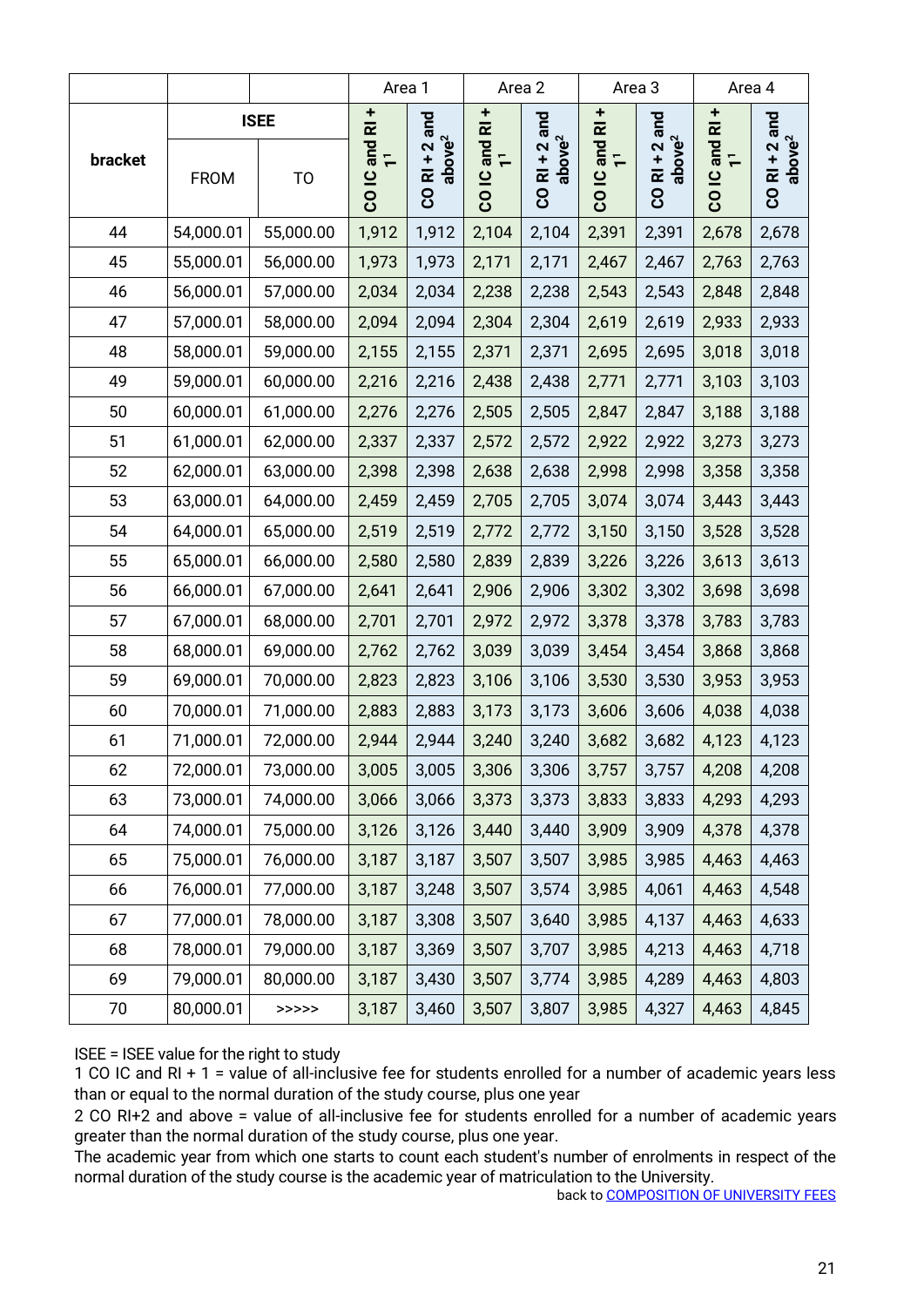#### **Annex 3: Flat rate fee brackets**

(updated values based on World Bank classification fiscal year 2021)

#### <span id="page-21-0"></span>**BRACKET 1**

| Afghanistan          | El Salvador              | Malawi                | Somalia                   |
|----------------------|--------------------------|-----------------------|---------------------------|
| Algeria              | Eritrea                  | Mali                  | South Sudan               |
| Angola               | Eswatini                 | Mauritania            | Sri Lanka                 |
| Bangladesh           | Ethiopia                 | Micronesia, Fed. Sts. | Sudan                     |
| <b>Belize</b>        | Gambia, The              | Mongolia              | Syrian Arab Republic      |
| <b>Benin</b>         | Ghana                    | Morocco               | Tajikistan                |
| <b>Bhutan</b>        | Guinea                   | Mozambique            | Tanzania                  |
| <b>Bolivia</b>       | Guinea-Bissau            | Myanmar               | Timor-Leste               |
| <b>Burkina Faso</b>  | Haiti                    | Nepal                 | Togo                      |
| <b>Burundi</b>       | Honduras                 | Nicaragua             | Tunisia                   |
| Cabo Verde           | India                    | Niger                 | Uganda                    |
| Cambodia             | Indonesia                | Nigeria               | <b>Ukraine</b>            |
| Cameroon             | Iran, Islamic Rep        | Pakistan              | Uzbekistan                |
| Central African Rep. | Kenya                    | Papua New Guinea      | Vanuatu                   |
| Chad                 | Kiribati                 | Philippines           | Vietnam                   |
| Comoros              | Korea, Dem. People's Rep | Rwanda                | <b>West Bank and Gaza</b> |
| Congo, Dem. Rep.     | Kyrgyz Republic          | Samoa                 | Yemen, Rep.               |
| Congo, Rep.          | Lao PDR                  | São Tomé and Principe | Zambia                    |
| Côte d'Ivoire        | Lesotho                  | Senegal               | Zimbabwe                  |
| Djibouti             | Liberia                  | Sierra Leone          |                           |
| Egypt, Arab Rep.     | Madagascar               | Solomon Islands       |                           |

| Flat rate bracket 1 |                |  |  |  |
|---------------------|----------------|--|--|--|
| Humanities Area*    | Science Area** |  |  |  |
| €400                | €400           |  |  |  |

\* This Area includes study courses of the Fee Areas 1 and 2 (See **Annex 1**)

\*\*This Area includes study courses of the Fee Areas 3 and 4 (Se[e Annex 1\)](#page-17-0)

The amount due is divided into four instalments:

- **1st instalment** €156 (to be paid at the time of matriculation)
- **2nd instalment** €81 (to be paid by 15 December 2022)
- **3rd instalment** €81 (to be paid by 11 February 2023)
- **4th instalment** €82 (to be paid by 14 April 2023)

back to [Non-EU students with](_Ref67562589) FLAT RATE regime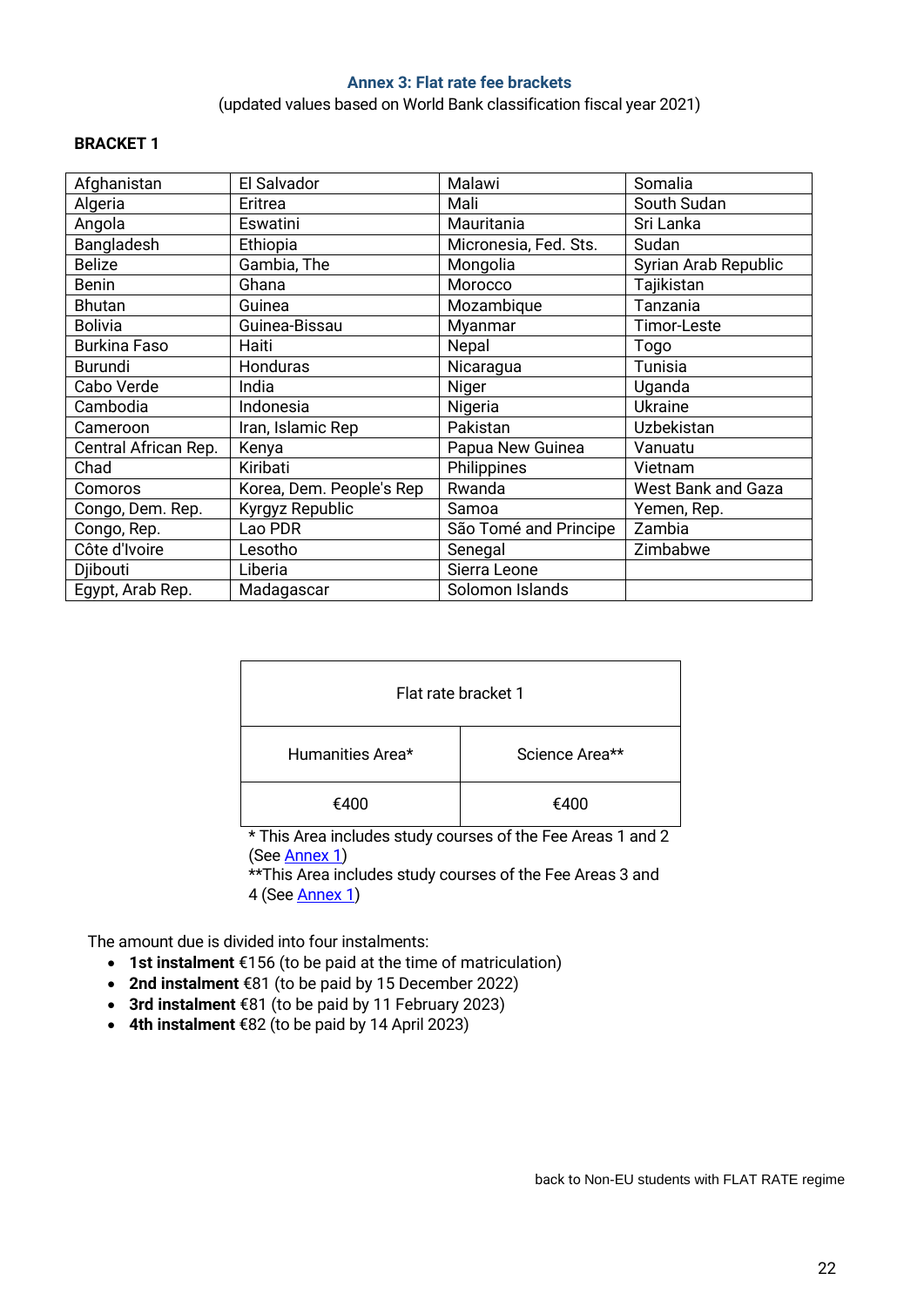#### **BRACKET 2**

| Albania         | Dominican Republic       | Lebanon                 | <b>Russian Federation</b> |
|-----------------|--------------------------|-------------------------|---------------------------|
| American Samoa  | Ecuador                  | Libya                   | Serbia                    |
| Argentina       | <b>Equatorial Guinea</b> | Malaysia                | South Africa              |
| Armenia         | Fiji                     | <b>Maldives</b>         | St. Lucia                 |
| Azerbaijan      | Gabon                    | <b>Marshall Islands</b> | St. Vincent and the       |
|                 |                          |                         | Grenadines                |
| <b>Belarus</b>  | Georgia                  | <b>Mauritius</b>        | Suriname                  |
| Bosnia and      | Grenada                  | Mexico                  | <b>Thailand</b>           |
| Herzegovina     |                          |                         |                           |
| <b>Botswana</b> | Guatemala                | Moldova                 | Tonga                     |
| <b>Brazil</b>   | Guyana                   | Montenegro              | Turkey                    |
| China           | Iraq                     | Namibia                 | Turkmenistan              |
| Colombia        | Jamaica                  | North Macedonia         | Tuvalu                    |
| Costa Rica      | Jordan                   | Panama                  | Venezuela, RB             |
| Cuba            | Kazakhstan               | Paraguay                |                           |
| Dominica        | Kosovo                   | Peru                    |                           |

| Flat rate bracket 2 |                |  |  |  |
|---------------------|----------------|--|--|--|
| Humanities Area*    | Science Area** |  |  |  |
| € 1.000             | € 1.500        |  |  |  |

\* This Area includes study courses of the Fee Areas 1 and 2 (See **Annex 1**)

\*\*This Area includes study courses of the Fee Areas 3 and 4 (Se[e Annex 1\)](#page-17-0)

The amount due is divided into four instalments:

- **1st instalment** (to be paid at the time of matriculation) €156 for study courses in the humanities and science areas
- **2nd instalment** (to be paid by 15 December 2022) €281 for study courses in the humanities area €448 for scientific area study courses
- **3rd instalment** (to be paid by 11 February 2023) €281 for study courses in the humanities area €448 for scientific area study courses
- **4th instalment** (to be paid by 14 April 2023) €282 for study courses in the humanities area €448 for scientific area study courses